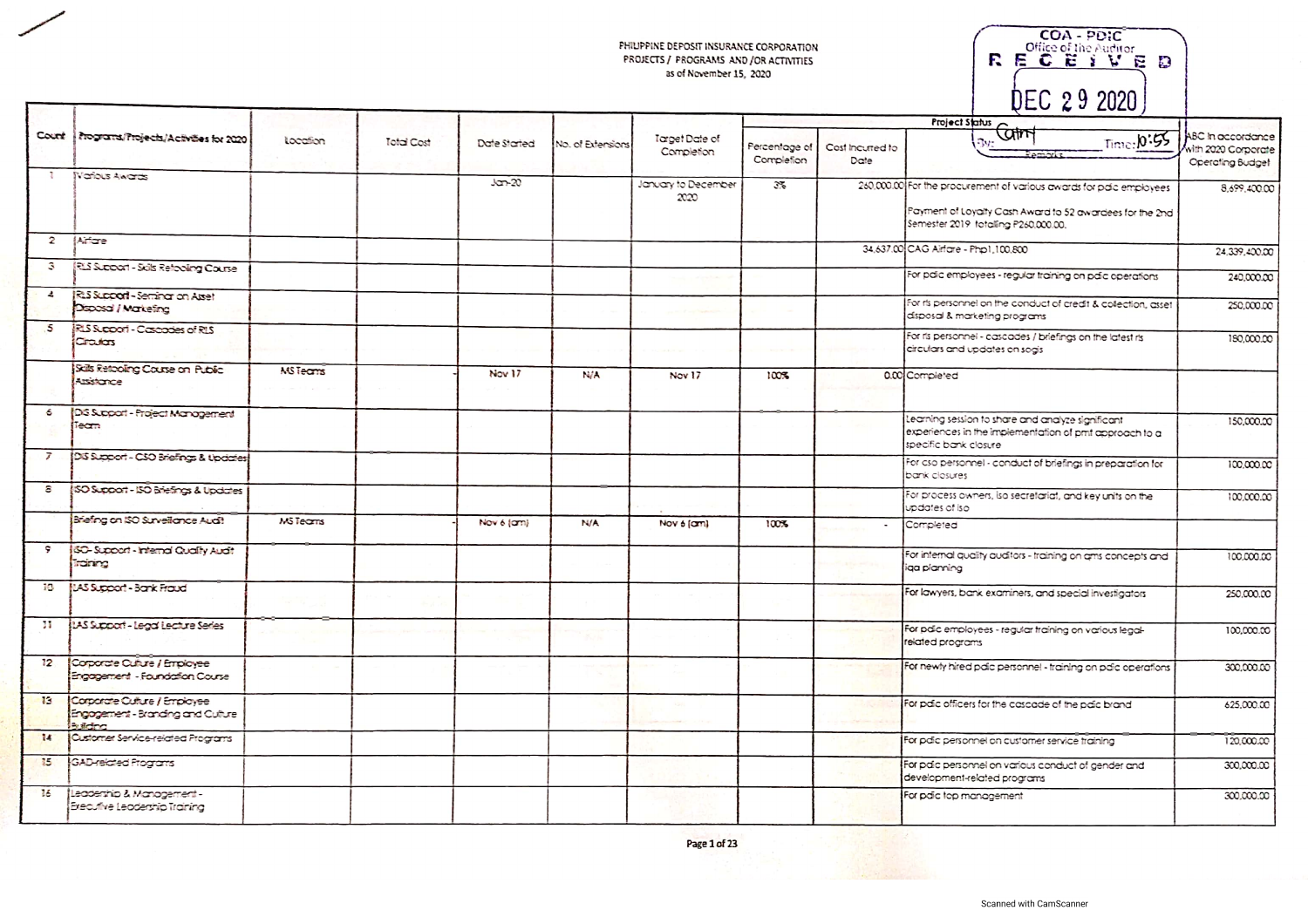|       |                                                                                       |          |                   |               |                   |                                     |                             |                          | <b>Project Status</b>                                                                                                    |                                                                     |
|-------|---------------------------------------------------------------------------------------|----------|-------------------|---------------|-------------------|-------------------------------------|-----------------------------|--------------------------|--------------------------------------------------------------------------------------------------------------------------|---------------------------------------------------------------------|
| Count | Programs/Projects/Activities for 2020                                                 | Location | <b>Total Cost</b> | Date Started  | No. of Extensions | <b>Target Date of</b><br>Completion | Percentage of<br>Completion | Cost Incurred to<br>Date | Remarks                                                                                                                  | ABC In accordance<br>with 2020 Corporate<br><b>Operating Budget</b> |
| 17    | Leadership & Management - Seminar<br>on Performance Coaching Levels 1 &               |          |                   |               |                   |                                     |                             |                          | For pdic middle management officers                                                                                      | 400,000.00                                                          |
|       | Seminar on Performance Coaching                                                       | MS Teams | 100,000.00        | Oct 26 (am)   | N/A               | Oct 30 (am)                         | 100%                        |                          | 100,000.00 Completed                                                                                                     |                                                                     |
| 18    | Leadership & Management -<br>Supervisory Development Course -<br>Fracks 1-3           |          |                   |               |                   |                                     |                             |                          | For pdic supervisors                                                                                                     | 360,000.00                                                          |
| 19    | Realignment / Restructuring - Support<br>Programs                                     |          |                   |               |                   |                                     |                             |                          | Realignment / restructuring support programs                                                                             | 200,000.00                                                          |
| 20    | <b>ERS Support Programs</b>                                                           |          |                   |               |                   |                                     |                             |                          | For pdic bank examiners - briefing / forum on the latest bsp<br>circulars and best practices on on-site bank examination | 75,000.00                                                           |
| 21    | Competency-Based Human Resource<br>System (CBHRS)-related Programs                    |          |                   |               |                   |                                     |                             |                          | For all pdic employees                                                                                                   | 1,500,000.00                                                        |
| 22    | Training on PFRS                                                                      |          |                   |               |                   |                                     |                             |                          | For cg, rls, & eg personnel on the conduct of the updates on<br>pfrs                                                     | 400,000.00                                                          |
| 23    | Anniversary and Other Learning<br>Session                                             |          |                   |               |                   |                                     |                             |                          | For all pdic employees                                                                                                   | 75,000.00                                                           |
| 24    | Safety Programs on Fire, Earthquake<br>and Other Disaster Preparedness<br>Inititaives |          |                   |               |                   |                                     |                             |                          | For pdic employees particularly dcb members                                                                              | 75,000.00                                                           |
| 25    | First Aid Training                                                                    |          |                   |               |                   |                                     |                             |                          | For all pdic employees                                                                                                   | 250,000.00                                                          |
| 26    | <b>Government Auditing Standards -</b><br>related Programs                            |          |                   |               |                   |                                     |                             |                          | For pdic internal auditors                                                                                               | 150,000.00                                                          |
| 27    | Other Programs / Projects to support<br>specific learning needs                       |          |                   |               |                   |                                     |                             |                          | For pdic employees on the conduct of other programs                                                                      | 500,000.00                                                          |
|       | Usapang Covid: Webinar on Caring<br>for One's Mental Health - "OK Ka Pa<br>⊰പ?"       | MS Teams | 12,000.00         | Oct 22        | N/A               | Oct 22                              | 100%                        |                          | 12,000.00 Completed                                                                                                      |                                                                     |
|       | Briefing on Enterprise Risk<br>Management (ERM)                                       | MS Teams | 0.00              | Nov 5 (am)    | N/A               | November 5 (am)                     | 100%                        |                          | 0.00 Completed                                                                                                           |                                                                     |
|       | Seminar on Microsoft Excel -<br>Intermediate Level                                    | MS Teams | 36,000.00         | Nov 9         | N/A               | Nov 16                              | 100%                        |                          | 36,000.00 Completed                                                                                                      |                                                                     |
|       | <b>Effective Business Writing Course</b>                                              | MS Teams | 140.000.00        | <b>Nov 16</b> | N/A               | <b>Nov 18</b>                       | 100%                        |                          | 140,000.00 Completed                                                                                                     |                                                                     |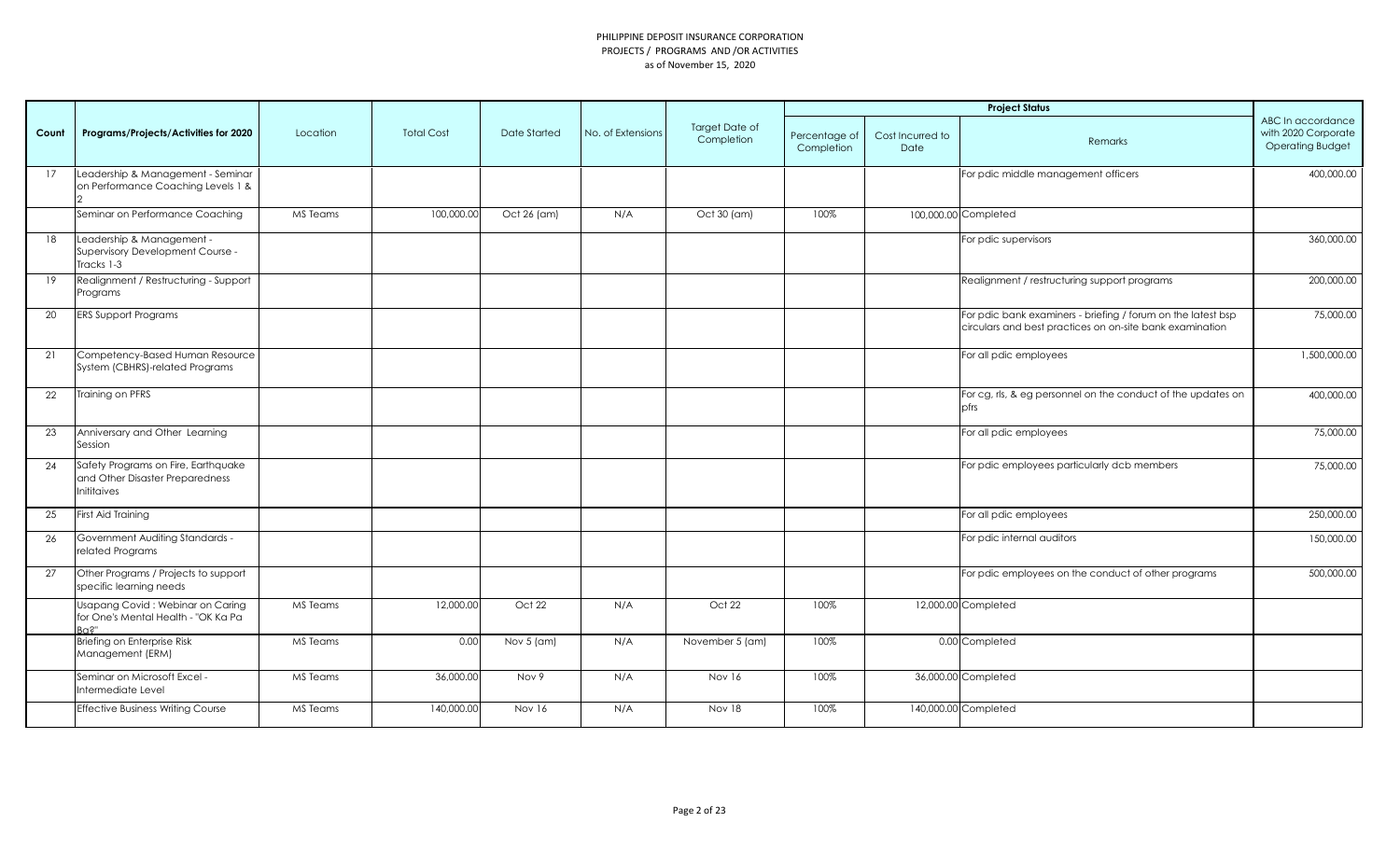|       |                                                                              |                              |                   |                 |                   |                                     |                             |                          | <b>Project Status</b>                                                                                                                                                                                                                                                                                                                                                                                 |                                                                     |
|-------|------------------------------------------------------------------------------|------------------------------|-------------------|-----------------|-------------------|-------------------------------------|-----------------------------|--------------------------|-------------------------------------------------------------------------------------------------------------------------------------------------------------------------------------------------------------------------------------------------------------------------------------------------------------------------------------------------------------------------------------------------------|---------------------------------------------------------------------|
| Count | Programs/Projects/Activities for 2020                                        | Location                     | <b>Total Cost</b> | Date Started    | No. of Extensions | <b>Target Date of</b><br>Completion | Percentage of<br>Completion | Cost Incurred to<br>Date | Remarks                                                                                                                                                                                                                                                                                                                                                                                               | ABC In accordance<br>with 2020 Corporate<br><b>Operating Budget</b> |
| 28    | Common Supplies and Equipment<br>(CSE) - Supplies and Other Materials        | PDIC Ayala Office            |                   | January 1, 2020 |                   | December 31, 2020                   |                             |                          | 2,621.52 Office supplies expense/inventory-12,092,068.31<br>COA supplies - 78,185.18<br>Communication equipment - 365,000.00<br>Other supplies and materials expenses - 691,311.57<br>Semi-expendable-machinery and equipment - 2,480,449.08<br>Semi-expendable furniture, fixtures and books -604,775<br>Repairs & maintenance - office buildings - 1,276,809.51<br>CAG Office Supplies - PhP307,046 | 17,588,598.65                                                       |
| 29    | Toners                                                                       |                              |                   |                 |                   |                                     |                             |                          | Network laser -318; small capacity -384; based on assumption<br>of 1 toner per printer per year                                                                                                                                                                                                                                                                                                       | 4,454,892.00                                                        |
| 30    | Maintenance Kit for network laser<br>printers                                |                              |                   |                 |                   |                                     |                             |                          | Utilization @.5mk/year/printer for 106 printers                                                                                                                                                                                                                                                                                                                                                       | 1,166,000.00                                                        |
| 31    | <b>Official Receipts - Corporate</b>                                         |                              |                   |                 |                   | Within the year                     |                             |                          | Half of the quantity procured still in inventory                                                                                                                                                                                                                                                                                                                                                      | 100,000.00                                                          |
| 32    | Drugs and Medicine Expenses                                                  | <b>PDIC</b>                  | 439,769.00        | January         |                   | Within the year                     | 77%                         |                          | 439,769.00 Various drugs and medicine for clinic use.                                                                                                                                                                                                                                                                                                                                                 | 573,425.00                                                          |
| 33    | <b>Medical Supplies</b>                                                      | <b>PDIC</b>                  | 971.066.00        | January         |                   | Within the year                     | 61%                         |                          | 971,066.00 Various medical supplies for clinic use                                                                                                                                                                                                                                                                                                                                                    | 1,587,292.00                                                        |
| 34    | Other supplies and materials for field<br>operations                         |                              |                   | January         |                   | Within the year                     | 22%                         |                          | 63,625.00 Various complimentary services (coffee/candies/water)                                                                                                                                                                                                                                                                                                                                       | 287,400.00                                                          |
| 35    | Semi-Expendable, Furniture, Fixtures<br>and Books                            |                              |                   |                 |                   |                                     |                             |                          | For the procurement of various legal books                                                                                                                                                                                                                                                                                                                                                            | 70,000.00                                                           |
| 36    | <b>Various Books</b>                                                         |                              |                   |                 |                   |                                     |                             |                          | Various books                                                                                                                                                                                                                                                                                                                                                                                         | 40,000.00                                                           |
| 37    | Book on ISO 27000 Standards                                                  |                              |                   |                 |                   |                                     |                             |                          | Book on iso 27000 standards materials thru the dept. of trade<br>and industry, philippine national standards (in preparation of<br>iso 27001 certification)                                                                                                                                                                                                                                           | 210,000.00                                                          |
| 38    | Procurement of Open 8 layered Steel<br><b>Shelves</b>                        | Taguig & Cupang<br>Warehouse | 1,110,000.00      | January 1, 2020 |                   | December 31, 2020                   | 50%                         |                          | 553,500.00 Open 8 layered steel shelves                                                                                                                                                                                                                                                                                                                                                               | 1,110,000.00                                                        |
| 39    | Electricity Expenses - Lease Contract<br>Interim Office - Centralized Aircon | PDIC Ayala Office            | 29,526,381.48     | January 1, 2020 |                   | December 30, 2020                   | 94%                         |                          | 27,663,588.40 Contract with SSS for the lease of PDIC Offices and parking<br>slot at SSS Makati Building<br>• Paid - October Billing                                                                                                                                                                                                                                                                  | 54,960,496.00                                                       |
| 40    | Water Expenses - Interim Office                                              | PDIC Ayala Office            | 6,031,814.40      | January 1, 2020 |                   | December 30, 2020                   | 91%                         |                          | 5,505,259.35 Contract with SSS for the lease of PDIC Offices and parking<br>slot at SSS Makati Building<br>· Paid - October Billing                                                                                                                                                                                                                                                                   | 5,939,167.00                                                        |
| 41    | Courier Services for Travel Related                                          |                              |                   |                 |                   |                                     |                             |                          | Courier services for travel related                                                                                                                                                                                                                                                                                                                                                                   | 1,050.00                                                            |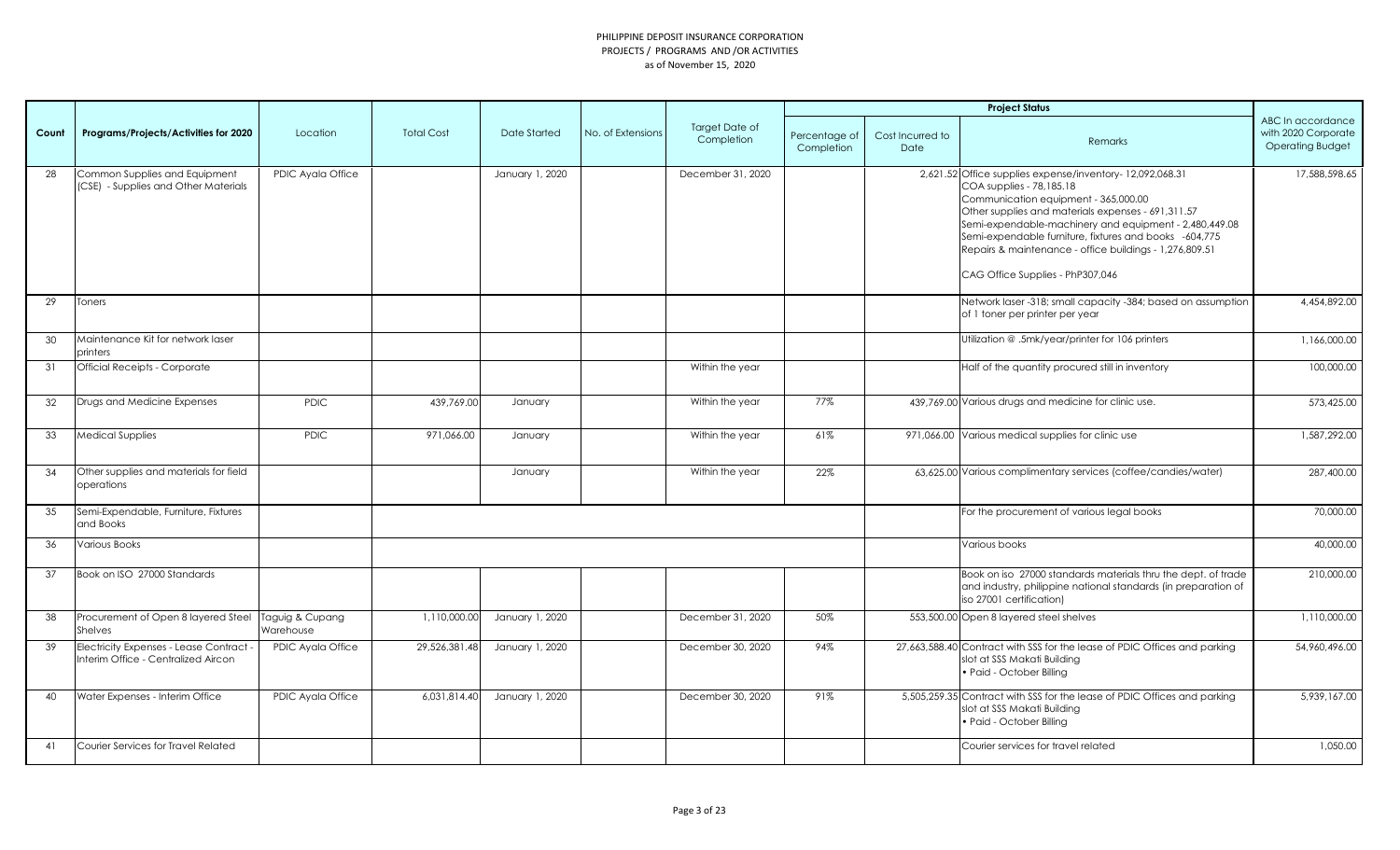|       |                                                          |                   |                   |                 |                   |                              |                             |                          | <b>Project Status</b>                                                                                    |                                                                     |
|-------|----------------------------------------------------------|-------------------|-------------------|-----------------|-------------------|------------------------------|-----------------------------|--------------------------|----------------------------------------------------------------------------------------------------------|---------------------------------------------------------------------|
| Count | Programs/Projects/Activities for 2020                    | Location          | <b>Total Cost</b> | Date Started    | No. of Extensions | Target Date of<br>Completion | Percentage of<br>Completion | Cost Incurred to<br>Date | Remarks                                                                                                  | ABC In accordance<br>with 2020 Corporate<br><b>Operating Budget</b> |
| 42    | LBC (documents during field<br>operations)               |                   |                   |                 |                   |                              |                             |                          | Domestic express mail service (dems) and lbc (documents)<br>during field operations                      | 600.00                                                              |
| 43    | Legal and Travel Related - LBC<br>(Documents)            |                   |                   |                 |                   |                              |                             |                          | Legal and travel related - Ibc (documents)                                                               | 600.00                                                              |
| 44    | Legal and Travel Related - LBC<br>(Documents)            |                   |                   |                 |                   |                              |                             |                          | Legal and travel related - Ibc (documents)                                                               | 900.00                                                              |
| 45    | COURIER SERVICES (XIMEX/AIR 21/LBC)                      |                   |                   |                 |                   |                              |                             |                          | For ahc & corporate cases                                                                                | 2,250.00                                                            |
| 46    | Registered Mail and Private Courier                      |                   |                   |                 |                   |                              |                             |                          | Domestic express mail service and courier service<br>(documents)                                         | 19,056.00                                                           |
| 47    | Registered mail and LBC                                  |                   |                   |                 |                   |                              |                             |                          | Domestic express mail service and courier service<br>(documents)                                         | 21,985.00                                                           |
| 48    | Registered Mail and Private Courier                      |                   |                   |                 |                   |                              |                             |                          | Domestic express mail service and courier services<br>(documents)                                        | 18,985.00                                                           |
| 49    | Registered Mail and Private Courier                      |                   |                   |                 |                   |                              |                             |                          | Domestic express mail service and courier services<br>(documents)                                        | 3,750.00                                                            |
| 50    | Postage and Courier Services -<br>Expressage             | PDIC Ayala Office | 472,500.00        | January 1, 2020 |                   | December 31, 2020            | 0%                          |                          | 0.00 Courier services (ximex/air21/lbc)                                                                  | 472,500.00                                                          |
| 51    | Postage and Courier Services -<br>Registered Mail        | PDIC Ayala Office | 3,843,121.00      | January 1, 2020 |                   | December 31, 2020            | 44%                         |                          | 1,384,409.00 Registered mails                                                                            | 3,843,121.00                                                        |
| 52    | Postage and Courier Services - DEMS                      | PDIC Ayala Office | 415,325.00        | January 1, 2020 |                   | December 31, 2020            | 34%                         |                          | 157,585.00 Domestic express and mail service (dems)                                                      | 415,325.00                                                          |
| 53    | Postage and Courier Services - IEMS                      | PDIC Ayala Office | 45,860.00         | January 1, 2020 |                   | December 31, 2020            | 6.51                        |                          | 2,990.00 International express mail service (iems)                                                       | 45,860.00                                                           |
| 54    | Postage and Courier Services -<br>Ordinary Mails         | PDIC Ayala Office | 1,329.00          | January 1, 2020 |                   | December 31, 2020            | 0%                          |                          | 0.00 Ordinary mails                                                                                      | 1,329.00                                                            |
| 55    | <b>ISDN</b> charges                                      |                   |                   |                 |                   |                              |                             |                          | <b>ISDN</b> charges                                                                                      | 1,833,525.00                                                        |
| 56    | PLDT landline plus                                       |                   |                   |                 |                   |                              |                             |                          | PLDT landline plus                                                                                       | 373,560.00                                                          |
| 57    | <b>PLDT</b> direct lines                                 |                   |                   |                 |                   |                              |                             |                          | PLDT direct lines                                                                                        | 188,992.00                                                          |
| 58    | Prepaid Cards / Auto Load (while on<br>field operations) |                   |                   |                 |                   |                              |                             |                          | For purchase of prepaid cards in communicating to pdic and<br>other branches of closed banks during focs | 3,600.00                                                            |
| 59    | Prepaid Cards/Auto Load (while on<br>field operations)   |                   |                   |                 |                   |                              |                             |                          | Official calls in excess of entitlement                                                                  | 1,200.00                                                            |
| 60    | Prepaid Cards/Auto Load (while on<br>field operations)   |                   |                   |                 |                   |                              |                             |                          | Official calls in excess of entitlement                                                                  | 1,200.00                                                            |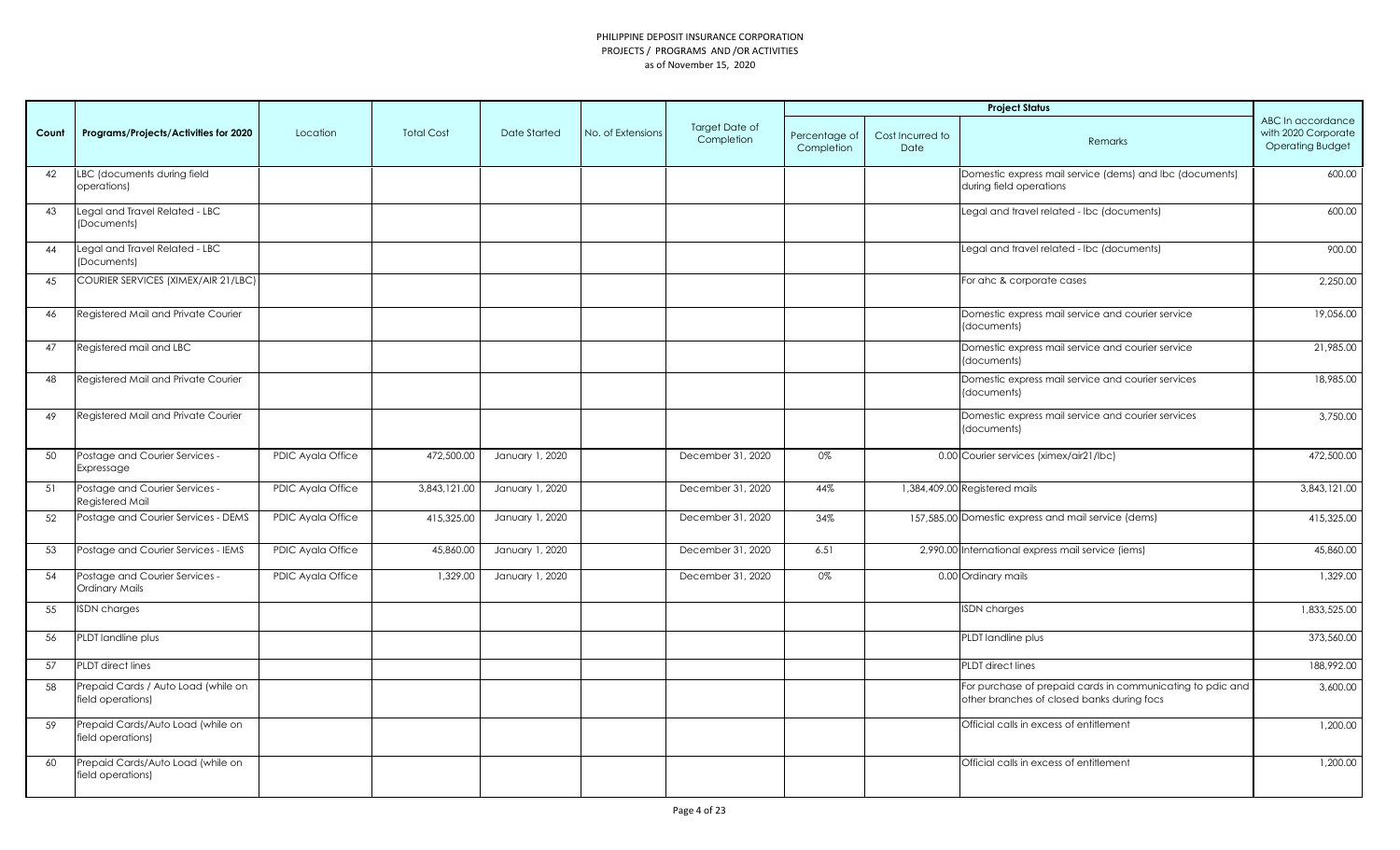|       |                                                        |                   |                   |                 |                   |                              |                             |                          | <b>Project Status</b>                                                                                                                                      |                                                                     |
|-------|--------------------------------------------------------|-------------------|-------------------|-----------------|-------------------|------------------------------|-----------------------------|--------------------------|------------------------------------------------------------------------------------------------------------------------------------------------------------|---------------------------------------------------------------------|
| Count | Programs/Projects/Activities for 2020                  | Location          | <b>Total Cost</b> | Date Started    | No. of Extensions | Target Date of<br>Completion | Percentage of<br>Completion | Cost Incurred to<br>Date | Remarks                                                                                                                                                    | ABC In accordance<br>with 2020 Corporate<br><b>Operating Budget</b> |
| 61    | Telephone/Mobile                                       |                   |                   |                 |                   |                              |                             |                          | For official use of evp-ers staff                                                                                                                          | 1,800.00                                                            |
| 62    | Prepaid Card/Autoload                                  |                   | 900.00            | $Jan-20$        |                   | $Dec-20$                     | 10%                         |                          | 900.00 The expenses for prepaid card/autoload was incurred during<br>the CSO at RB Dela O.                                                                 | 8,700.00                                                            |
| 63    | Telephone Expenses - Mobile -<br>Prepaid Cards         | PDIC Ayala Office | 30,000.00         | January 1, 2020 |                   | December 31, 2020            | 100%                        |                          | 30,000.00 Moianjo Enterprises - Procurement of 110 pcs Globe Prepaid<br>Cards and 140 pcs Smart Prepaid Cards<br>• Paid                                    | 30,000.00                                                           |
| 64    | Mobile Prepaid Cards                                   |                   |                   | $1-Jan-20$      |                   |                              | 26%                         |                          | 6,000.00 20pcs worth of P300 globe prepaid cards were delivered to<br>HRAD on Sept 11, 2020.<br>Another PR for prepaid cardswas prepared last Oct 8, 2020. | 22,800.00                                                           |
| 65    | Prepaid Cards-Auto Load                                |                   |                   |                 |                   |                              | 32%                         |                          | 10,500.00 For the officers (w/out wcf) and staff of op                                                                                                     | 32,400.00                                                           |
| 66    | Prepaid Cards/Auto Load (while on<br>field operations) |                   |                   | February        |                   | Within the year              | 2%                          |                          | 800.00 Prepaid calls on field assignments                                                                                                                  | 35,100.00                                                           |
| 67    | Prepaid Card/Autoload (Sched. No. 9)                   |                   |                   |                 |                   |                              |                             |                          | To be used during field operations                                                                                                                         | 35,100.00                                                           |
| 68    | Prepaid Cards (Field Assignment)                       |                   |                   |                 |                   |                              |                             |                          | Communication                                                                                                                                              | 41,100.00                                                           |
| 69    | Wireless facility for Unit Heads and up                |                   |                   |                 |                   |                              |                             |                          | Wireless facility for unit heads and up                                                                                                                    | 1,758,498.00                                                        |
| 70    | Wireless facility for ITG personnel                    |                   |                   |                 |                   |                              |                             |                          | Wireless facility for itg personnel                                                                                                                        | 36,000.00                                                           |
| 71    | Leased line from PDIC HO to<br>secondary back up site  |                   |                   |                 |                   |                              |                             |                          | Connection to secondary backup site                                                                                                                        | 1,180,000.00                                                        |
| 72    | Secondary Internet Service                             |                   |                   |                 |                   |                              |                             |                          | Secondary ISP                                                                                                                                              | 498,194.00                                                          |
| 73    | Primary Internet Service                               |                   |                   |                 |                   |                              |                             |                          | Primary ISP                                                                                                                                                | 406,637.00                                                          |
| 74    | Internet Service for Public Wifi                       |                   |                   |                 |                   |                              |                             |                          | Internet service for public wifi                                                                                                                           | 300,000.00                                                          |
| 75    | LRA leased line                                        |                   |                   |                 |                   |                              |                             |                          | Leased line for LRA(1mbps)                                                                                                                                 | 234,179.00                                                          |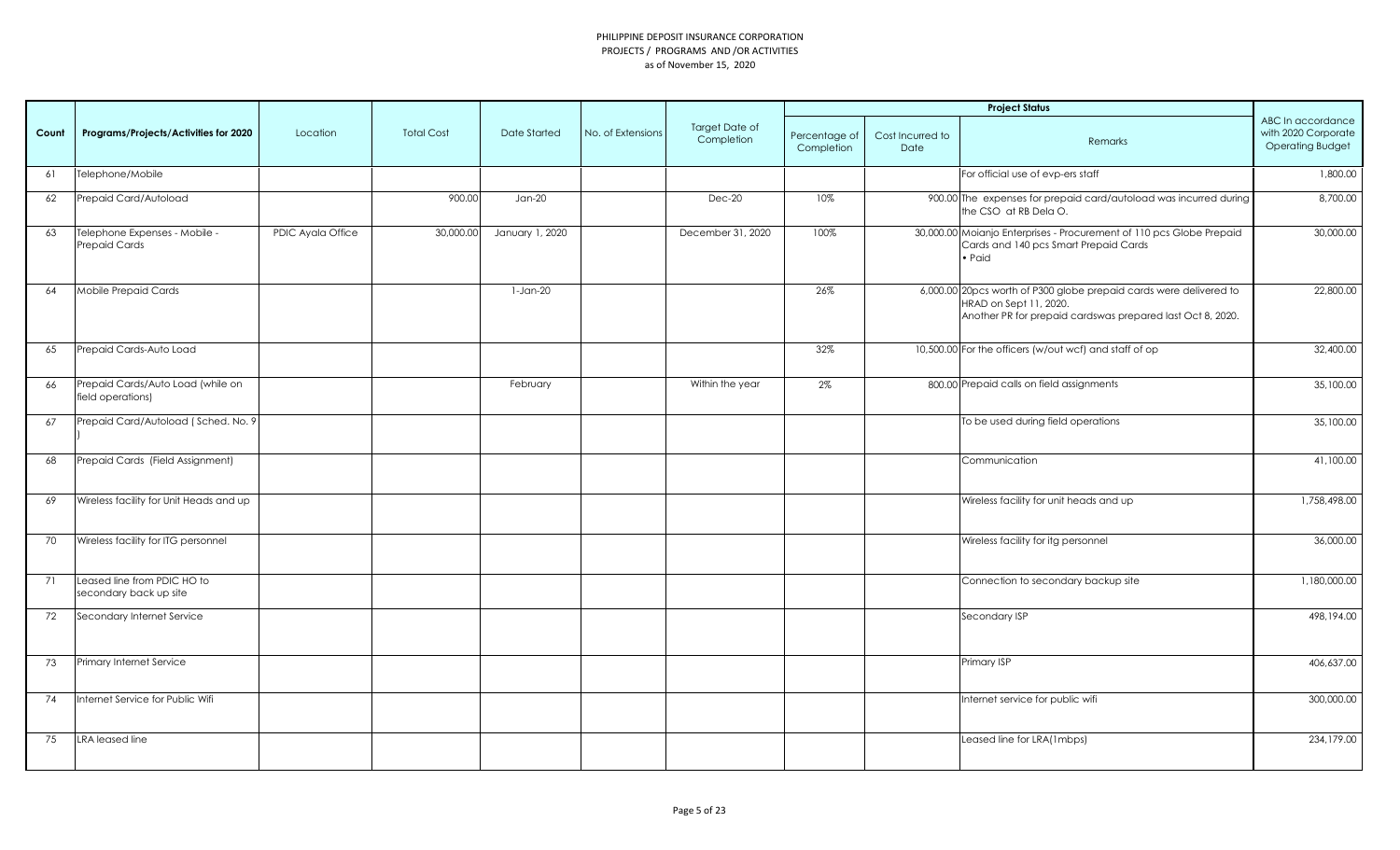|       |                                                                                              |          |                   |              |                   |                              |                             |                          | <b>Project Status</b>                                                                   |                                                                     |
|-------|----------------------------------------------------------------------------------------------|----------|-------------------|--------------|-------------------|------------------------------|-----------------------------|--------------------------|-----------------------------------------------------------------------------------------|---------------------------------------------------------------------|
| Count | Programs/Projects/Activities for 2020                                                        | Location | <b>Total Cost</b> | Date Started | No. of Extensions | Target Date of<br>Completion | Percentage of<br>Completion | Cost Incurred to<br>Date | Remarks                                                                                 | ABC In accordance<br>with 2020 Corporate<br><b>Operating Budget</b> |
| 76    | Social Media Internet                                                                        |          |                   |              |                   |                              |                             |                          | Internet access for cag personnel                                                       | 24,000.00                                                           |
| 77    | Alternate WCF for Excom Members                                                              |          |                   |              |                   |                              |                             |                          | Wireless facility for excom members                                                     | 210,000.00                                                          |
| 78    | PREPAID INTERNET CARD FOR FIELD<br>OPERATION                                                 |          |                   |              |                   |                              |                             |                          | Communication                                                                           | 35,100.00                                                           |
| 79    | Publication of Notice to Depositors<br>(CSO)                                                 |          |                   |              |                   |                              |                             |                          | 88,704.00 Based on projected number of bank closures for 2020                           | 1,400,460.00                                                        |
| 80    | Publication of Regulatory Issuances                                                          |          |                   |              |                   |                              |                             |                          | Based on number of forecast ris for implementation                                      | 1,154,560.00                                                        |
| 81    | Publication of financial Literacy<br>Campaign ads (National Broadsheet)                      |          |                   |              |                   |                              |                             |                          | 161,280.00 For public awareness campaign: (5cols. x 24cm ads on<br>national broadsheet) | 871,365.00                                                          |
| 82    | Publication of Financial Literacy<br>campaign ads (Local Newspaper)                          |          |                   |              |                   |                              |                             |                          | For public awareness campaign: 1/2 page ads on local<br>newspaper                       | 216,115.00                                                          |
| 83    | Publication of Invitation to Bid<br>(Corporate Properties for<br>Sale/National Broadsheet)   |          |                   |              |                   |                              |                             |                          | 80,497.55 Based on projected number of public biddings for 2020                         | 463,885.00                                                          |
| 84    | Publication of Invitation to Bid<br>Corporate Properties for Sale/Local<br><b>Newspaper)</b> |          |                   |              |                   |                              |                             |                          | Based on projected number of public biddings for 2020                                   | 432,225.00                                                          |
| 85    | Publication of Depositor Protection<br>and Awareness Week (National<br>Broadsheet))          |          |                   |              |                   |                              |                             |                          | For public awareness campaign: 1 full page ad on national<br>broadsheet                 | 230,912.00                                                          |
| 86    | Publication of Depositor Protection<br>and Awareness Week (Local<br>Newspaper)               |          |                   |              |                   |                              |                             |                          | For public awareness campaign: 3 full page ad on local<br>newspaper                     | 259,335.00                                                          |
| 87    | Publication of PDIC Special Events<br>(Anniversary, etc.)                                    |          |                   |              |                   |                              |                             |                          | For public awareness: 1 full page ad on national broadsheet                             | 230,912.00                                                          |
| 88    | Publication of Invitation to Bid<br>Procurement related ads): IT related<br>advertisements   |          |                   |              |                   |                              |                             |                          | Compliance with publication requirements                                                | 62,244.00                                                           |
| 89    | Publication of Invitation to Bid<br>Procurement related ads): ASG<br>related advertisements  |          |                   |              |                   |                              |                             |                          | 36,960.00 Compliance with publication requirements                                      | 62,244.00                                                           |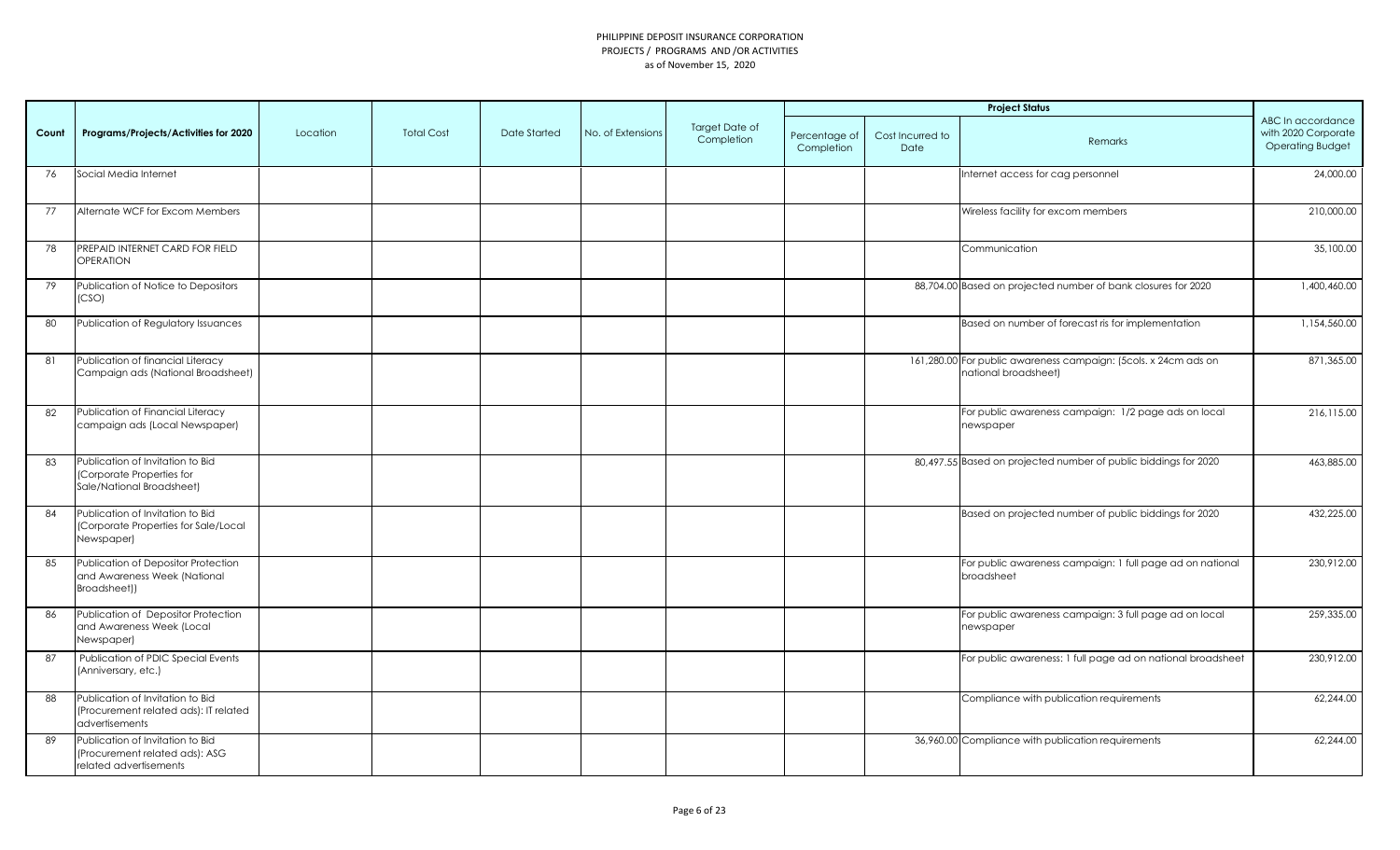|       |                                                                                                               |          |                   |              |                   |                              |                             |                                                                                | <b>Project Status</b>                                                                                                                                                                                                                  |                                                                     |
|-------|---------------------------------------------------------------------------------------------------------------|----------|-------------------|--------------|-------------------|------------------------------|-----------------------------|--------------------------------------------------------------------------------|----------------------------------------------------------------------------------------------------------------------------------------------------------------------------------------------------------------------------------------|---------------------------------------------------------------------|
| Count | Programs/Projects/Activities for 2020                                                                         | Location | <b>Total Cost</b> | Date Started | No. of Extensions | Target Date of<br>Completion | Percentage of<br>Completion | Cost Incurred to<br>Date                                                       | Remarks                                                                                                                                                                                                                                | ABC In accordance<br>with 2020 Corporate<br><b>Operating Budget</b> |
| 90    | Publication of Invitation to Bid<br>(Procurement related ads): HRG<br>related advertisements                  |          |                   |              |                   |                              |                             |                                                                                | Compliance with publication requirements                                                                                                                                                                                               | 31,122.00                                                           |
| 91    | Notice to the Public: Various Advisories<br>(Scam/Fraud and etc.)                                             |          |                   |              |                   |                              |                             |                                                                                | For public awareness                                                                                                                                                                                                                   | 116,182.00                                                          |
| 92    | Publication of Job Placement                                                                                  |          |                   |              |                   |                              |                             |                                                                                | 133,560.00 Additional manpower services (2 ads x php58,091) x 1 day<br>publication                                                                                                                                                     | 116,182.00                                                          |
| 93    | Other media: online advertisements<br>(social ads)                                                            |          |                   |              |                   |                              |                             |                                                                                | Social media ads                                                                                                                                                                                                                       | 150,000.00                                                          |
| 94    | Other media: Job placement (website<br>career portal)                                                         |          |                   |              |                   |                              |                             | delete this item; realigned with<br>newspaper publication of job<br>placement) | Job online posting in a website career portal                                                                                                                                                                                          | 150,640.00                                                          |
| 95    | PDIC Informercial production and ad<br>placement                                                              |          |                   |              |                   |                              |                             |                                                                                | Informercial production : three (3) infomercial @ php300,000;<br>informercial ad placement; 150 spots @php68,900 and 150<br>spots @php71,200                                                                                           | 21,915,000.00                                                       |
| 96    | Radio campaign in the provinces for<br>the promotion of public bidding and<br>other asset disposal activities |          |                   |              |                   |                              |                             |                                                                                | Promotion of public bidding and other asset disposal activities                                                                                                                                                                        | 9,006,000.00                                                        |
| 97    | Buy-out of 5-minute segment                                                                                   |          |                   |              |                   |                              |                             |                                                                                | 12 episodes @ php358,000                                                                                                                                                                                                               | 4,296,000.00                                                        |
| 98    | Audio Visual Presentation (AVP)<br>Production                                                                 |          |                   |              |                   |                              |                             |                                                                                | For public awareness information campaign on deposit<br>insurance: one (1) avp @ php1,000,000                                                                                                                                          | 1,000,000.00                                                        |
| 99    | Announcements of takeover and<br>payout operations                                                            |          |                   |              |                   |                              |                             |                                                                                | Announcement of takeover and dbf (php1,000 @ 20 banks)                                                                                                                                                                                 | 20,000.00                                                           |
| 100   | Printing of Understanding Deposit<br>Insurance (Brochure)                                                     |          |                   |              |                   |                              |                             |                                                                                | For public awareness: printing of understanding deposit<br>insurance (brochure)- 2m cps @ php1.25                                                                                                                                      | 2,500,000.00                                                        |
| 101   | Printing of Understanding Receivership<br>of Banks (Brochure)                                                 |          |                   |              |                   |                              |                             |                                                                                | For public awareness: printing of understanding receivership<br>of banks (brochure)- 2m cps @ php1.25                                                                                                                                  | 2,500,000.00                                                        |
| 102   | Printing of Creative Information<br>Materials                                                                 |          |                   |              |                   |                              |                             |                                                                                | For public awareness: printing of creative information<br>materials-50,000 copies @ php20.60)                                                                                                                                          | 1,030,000.00                                                        |
| 103   | Digital Printing of various information<br>collaterals                                                        |          |                   |              |                   |                              |                             |                                                                                | 29,500.00 For public awareness: printing of various information<br>collaterals (ie. for iso audit and citizen;s charter compliance,<br>anvil nomination entry materials, exhibit materials (ie. kabisig<br>expo, hudcc, orobest, etc.) | 300,000.00                                                          |
| 104   | Printing and Publication                                                                                      |          |                   |              |                   |                              |                             |                                                                                | Printing of leaflets, brochures, flyers, banners                                                                                                                                                                                       | 500,000.00                                                          |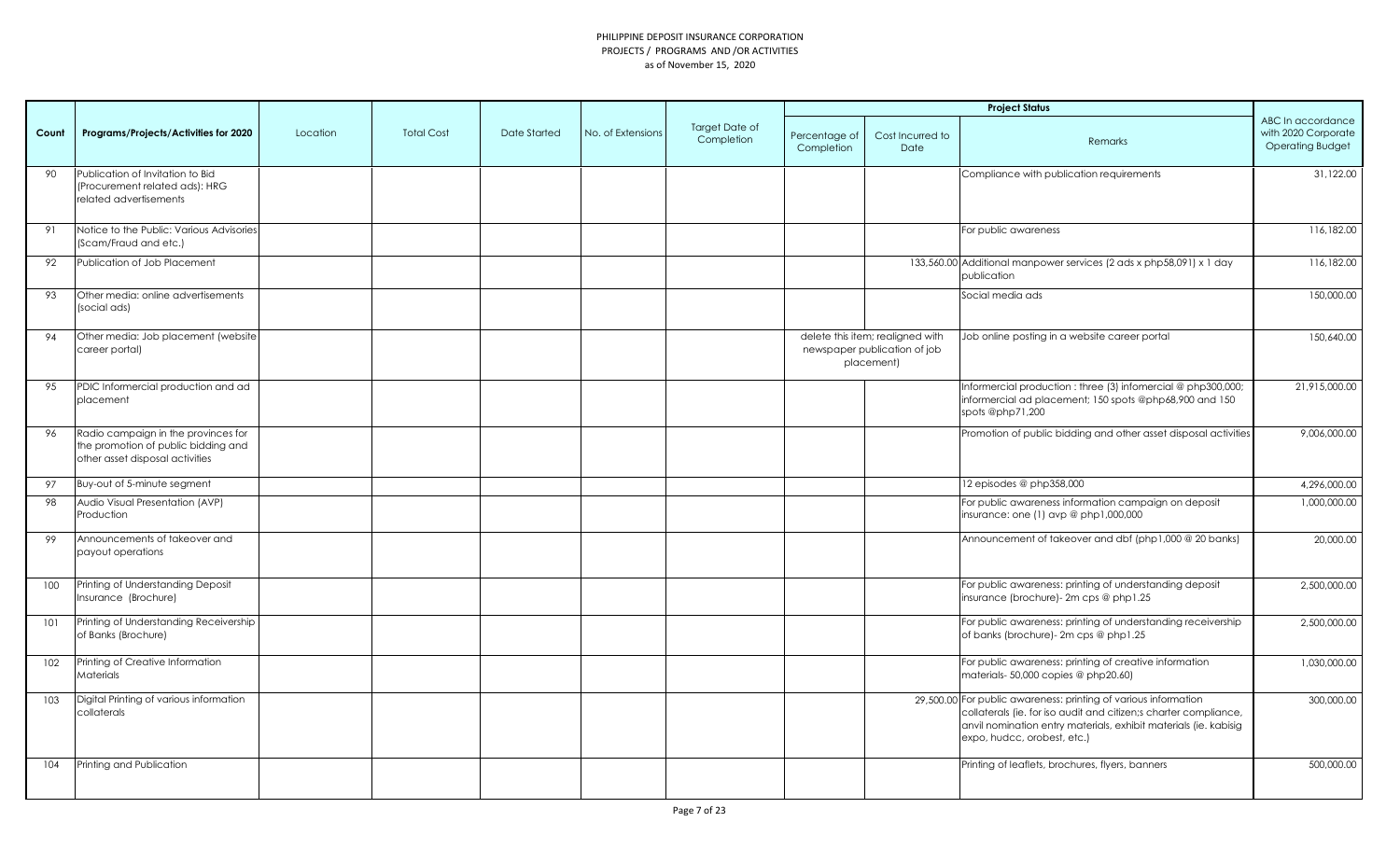|       |                                                                       |                                |                   |                 |                   |                                     |                             |                          | <b>Project Status</b>                                                                                                                                                                                              |                                                                     |
|-------|-----------------------------------------------------------------------|--------------------------------|-------------------|-----------------|-------------------|-------------------------------------|-----------------------------|--------------------------|--------------------------------------------------------------------------------------------------------------------------------------------------------------------------------------------------------------------|---------------------------------------------------------------------|
| Count | Programs/Projects/Activities for 2020                                 | Location                       | <b>Total Cost</b> | Date Started    | No. of Extensions | <b>Target Date of</b><br>Completion | Percentage of<br>Completion | Cost Incurred to<br>Date | Remarks                                                                                                                                                                                                            | ABC In accordance<br>with 2020 Corporate<br><b>Operating Budget</b> |
| 105   | Compendium of Regulatory Issuances<br>$(RI)$                          |                                |                   |                 |                   |                                     |                             |                          | Compendium of regulatory issuances (ri)- 1,500 cps @<br>php250.00                                                                                                                                                  | 375,000.00                                                          |
| 106   | Printing of PDIC Publication                                          |                                |                   |                 |                   |                                     |                             |                          | For public awareness: printing of pdic publication                                                                                                                                                                 | 250,000.00                                                          |
| 107   | Printing of PDIC Researches                                           |                                |                   |                 |                   |                                     |                             |                          | For public awareness: printing of pdic researches (two<br>occassional papers @ 1,000 cps each)                                                                                                                     | 200,000.00                                                          |
| 108   | Printing of Filing Deposit Insurance<br>Claims (Brochure)             |                                |                   |                 |                   |                                     |                             |                          | For public awareness: filing deposit insurance claims<br>(brochure) - 50,000 cps @ php1.3905                                                                                                                       | 69,525.00                                                           |
| 109   | Notice to Depositors                                                  |                                |                   |                 |                   | Within the year                     | 3%                          |                          | 7,850.00 Printing and binding expense for takeover and cso                                                                                                                                                         | 300,000.00                                                          |
| 110   | Printing of Stakeholders Tarpaulin<br>requests (PSE/DPRM/NSO, et. al) |                                |                   |                 |                   |                                     |                             |                          | For linkaging with various stakeholders: printing of stakeholders<br>tarpaulin requests (pse/dprm/nso, et. al)                                                                                                     | 20,000.00                                                           |
| 111   | Printing of DPAW streamer                                             |                                |                   |                 |                   |                                     |                             |                          | In celebration/ commemoration of dpaw on june 16-22                                                                                                                                                                | 3,000.00                                                            |
| 112   | Security Deposit - Lease Contract (2<br>mos)                          | PDIC Ayala Office              | 2,763,784.80      | July 1, 2020    |                   | December 30, 2020                   | 100%                        |                          | 2,763,784.80 Contract with SSS for the lease of PDIC Offices and parking<br>slot at SSS Makati Building<br>• Paid - Additional Security Deposit Lease of Office Spaces<br>and Parking Slots in SSS Makati Building | 29,192,036.00                                                       |
| 113   | Rent Expense- Interim Office                                          | PDIC Ayala Office              | 137,514,899.05    | January 1, 2020 |                   | December 30, 2020                   | 91%                         |                          | 125,510,454.00 Contract with SSS for the lease of PDIC Offices and parking<br>slot at SSS Makati Building<br>· Paid - October Billing                                                                              | 139,477,204.00                                                      |
| 114   | Rent Expense - Rental/ lease of 54<br>Parking Slots                   | PDIC Ayala Office              | 3,936,290.04      | January 1, 2020 |                   | December 30, 2020                   | 92%                         |                          | 3,608,265.87 Contract with SSS for the lease of PDIC Offices and parking<br>slot at SSS Makati Building<br>• Paid - October Billing                                                                                | 4,000,000.00                                                        |
| 115   | Rent Expense - Taguig and Cupang<br>Warehouse                         | Taguig and Cupang<br>Warehosue | 2,808,000.00      | January 1, 2020 |                   | December 31, 2020                   | 18%                         |                          | 491,400.00 JY & Sons Realty<br>· Paid - February Billing<br>• April to June Billing - for processing of billing                                                                                                    | 2,948,400,00                                                        |
| 116   | Rental Services for Photocopying<br>Machine                           | PDIC Ayala Office              | 2,020,604.00      | January 1, 2020 |                   | December 31, 2020                   | 28%                         |                          | 565,000.00 Rental services for photocopying machine                                                                                                                                                                | 2,020,604.00                                                        |
| 117   | Rent Expense-Rental of Warehouse                                      |                                |                   |                 |                   |                                     |                             |                          | Rent expense - rental of warehouse                                                                                                                                                                                 | 1,551,000.00                                                        |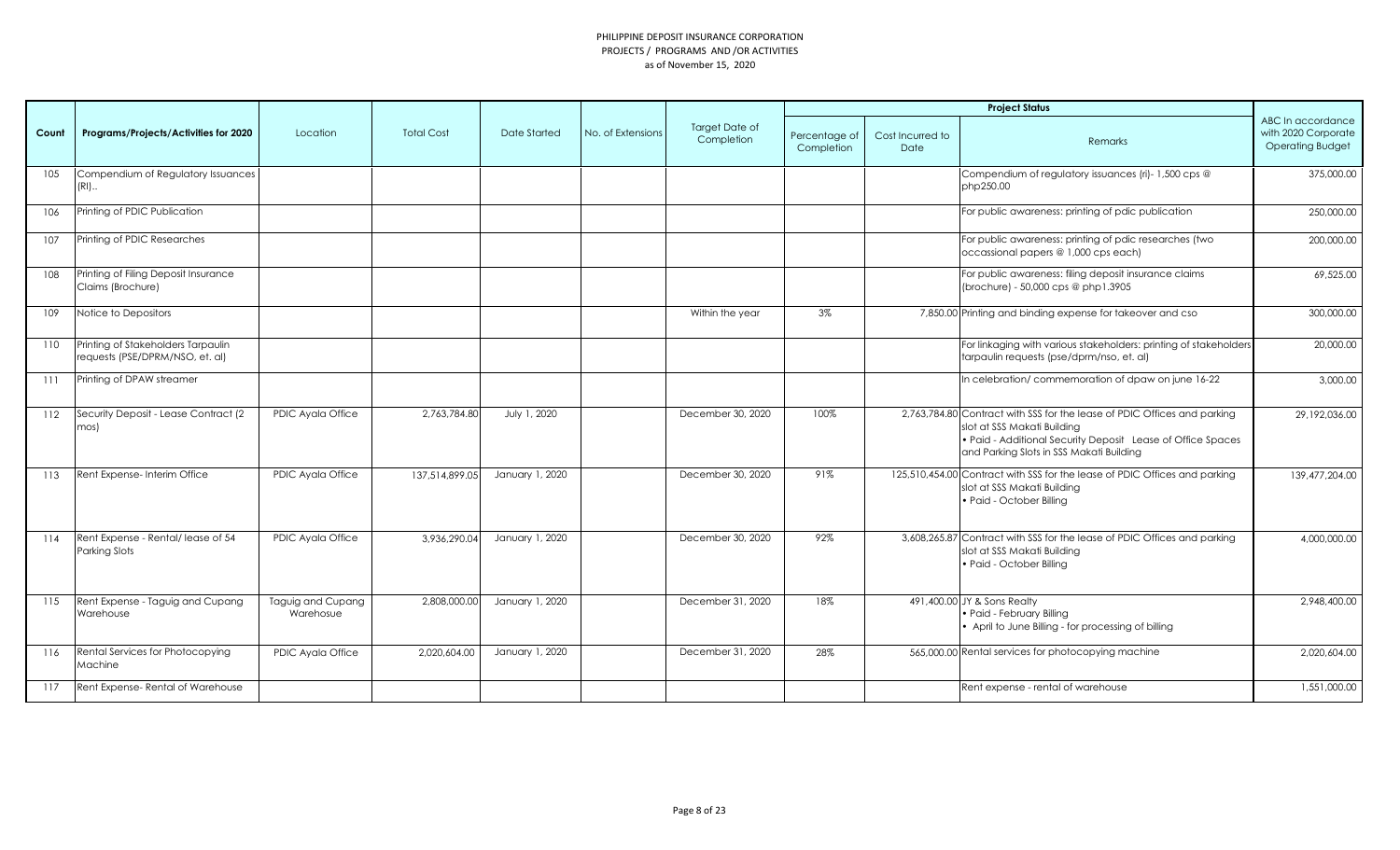|       |                                                                                                                                               |                        |                   |                  |                   |                              |                             |                          | <b>Project Status</b>                                                                                                                                                                                                                                                                                                                                                                                          |                                                                     |
|-------|-----------------------------------------------------------------------------------------------------------------------------------------------|------------------------|-------------------|------------------|-------------------|------------------------------|-----------------------------|--------------------------|----------------------------------------------------------------------------------------------------------------------------------------------------------------------------------------------------------------------------------------------------------------------------------------------------------------------------------------------------------------------------------------------------------------|---------------------------------------------------------------------|
| Count | Programs/Projects/Activities for 2020                                                                                                         | Location               | <b>Total Cost</b> | Date Started     | No. of Extensions | Target Date of<br>Completion | Percentage of<br>Completion | Cost Incurred to<br>Date | Remarks                                                                                                                                                                                                                                                                                                                                                                                                        | ABC In accordance<br>with 2020 Corporate<br><b>Operating Budget</b> |
| 118   | Rent Expense - Indoor Ornamental<br>Plants                                                                                                    | PDIC Ayala Office      | 86,436.00         | January 1, 2020  |                   | June 30, 2020                | 33%                         |                          | 43,218.00 LOLA BEBS GARDEN, ATBP. For the Rental of Fresh Indoor<br>Ornamental Plants including its maintenance at the PDIC<br>Ayala Office for January to June 2020<br>• Paid - March billing<br>• June Billing - for processing of payment<br>• Awarded to CVAP Construction the Rental of Fresh Indoor<br>Ornamental Plants including its maintenance at the PDIC<br>Ayala Office for July to December 2020 | 172,873.00                                                          |
| 119   | Rental of IT Equipment                                                                                                                        |                        |                   |                  |                   |                              |                             |                          | In case of multiple bank closure                                                                                                                                                                                                                                                                                                                                                                               | 120,000.00                                                          |
| 120   | <b>Disaster Recovery Services</b>                                                                                                             |                        |                   |                  |                   |                              |                             |                          | PDIC back up site                                                                                                                                                                                                                                                                                                                                                                                              | 3,308,044.00                                                        |
| 121   | Secondary Backup Site                                                                                                                         |                        |                   |                  |                   |                              |                             |                          | Secondary backup site                                                                                                                                                                                                                                                                                                                                                                                          | 700,000.00                                                          |
| 122   | Bloomberg                                                                                                                                     | PDIC Ayala Office (TD) | 1,500,000.00      | <b>June 2020</b> |                   | Within the year              |                             |                          | 1,500,000.00 Subscription for 1 terminal of bloomberg has been utilized<br>and renewed last June 2020. Budget for remaining unit is<br>being reserved for OP.                                                                                                                                                                                                                                                  | 3,944,031.00                                                        |
| 123   | News monitoring services and social<br>media listening (print broadcast,<br>online plus monitoring of approx. 6,000<br>social media channels) |                        |                   |                  |                   |                              |                             |                          | 40,000.00 Comprehensive news monitoring and social listening<br>(php537,600 @php44,800/month subscription plan x 12<br>months)                                                                                                                                                                                                                                                                                 | 600,000.00                                                          |
| 124   | Subscription Expense - Cable TV<br>Subscription                                                                                               | PDIC Ayala Office      | 37,920.00         | January 1, 2020  |                   | June 30, 2020                | 0%                          |                          | 0.00 SKYCABLE CORPORATION - Cable TV subscription (Silver) for<br>the OVP-CAG, CCD, OBC, TD, ASG, PAC and Cable TV<br>subscription (Gold) for the OP<br>• For issuance of PO c/o PPD                                                                                                                                                                                                                           | 77,520.00                                                           |
| 125   | Subscription to SEC iview                                                                                                                     |                        |                   |                  |                   |                              |                             |                          | <b>SEC</b> iview                                                                                                                                                                                                                                                                                                                                                                                               | 7,500.00                                                            |
| 126   | Procurement of Daily Newspapers<br>and Business World                                                                                         | PDIC Ayala Office      | 610,116.00        | January 1, 2020  |                   | December 31, 2020            | 47%                         |                          | 285,814.30 Daily newspapers and business world                                                                                                                                                                                                                                                                                                                                                                 | 610,116.00                                                          |
| 127   | <b>LEX Libris and Licenses</b>                                                                                                                |                        |                   |                  |                   |                              |                             |                          | Subscription expense                                                                                                                                                                                                                                                                                                                                                                                           | 73,546.00                                                           |
| 128   | Subscription - CD Asia Online                                                                                                                 |                        |                   |                  |                   |                              | 100%                        |                          | 27,930.00 Subscription<br>Revised amount due to realignment of PhP 508.00 from<br>Extraordinary and Miscl. Exp. - Public Relations                                                                                                                                                                                                                                                                             | 28,000.00                                                           |
| 129   | Subscription - The Economist                                                                                                                  |                        |                   |                  |                   |                              | 17%                         |                          | 2,440.20 Subscription                                                                                                                                                                                                                                                                                                                                                                                          | 14,711.00                                                           |
| 130   | Subscription - Financial Times                                                                                                                |                        |                   |                  |                   |                              | 16%                         |                          | 4,299.06 Subscription                                                                                                                                                                                                                                                                                                                                                                                          | 27,555.00                                                           |
| 131   | Subscription to Time Magazine                                                                                                                 |                        |                   |                  |                   |                              |                             |                          | Magazine subsciption                                                                                                                                                                                                                                                                                                                                                                                           | 5,000.00                                                            |
| 132   | Subscription of Time Magazine                                                                                                                 |                        |                   |                  |                   |                              |                             |                          | One -year subscription of time magazine                                                                                                                                                                                                                                                                                                                                                                        | 5,000.00                                                            |
| 133   | Miscellaneous Expense                                                                                                                         |                        |                   |                  |                   |                              |                             |                          | Miscellaneous expense                                                                                                                                                                                                                                                                                                                                                                                          | 36,000.00                                                           |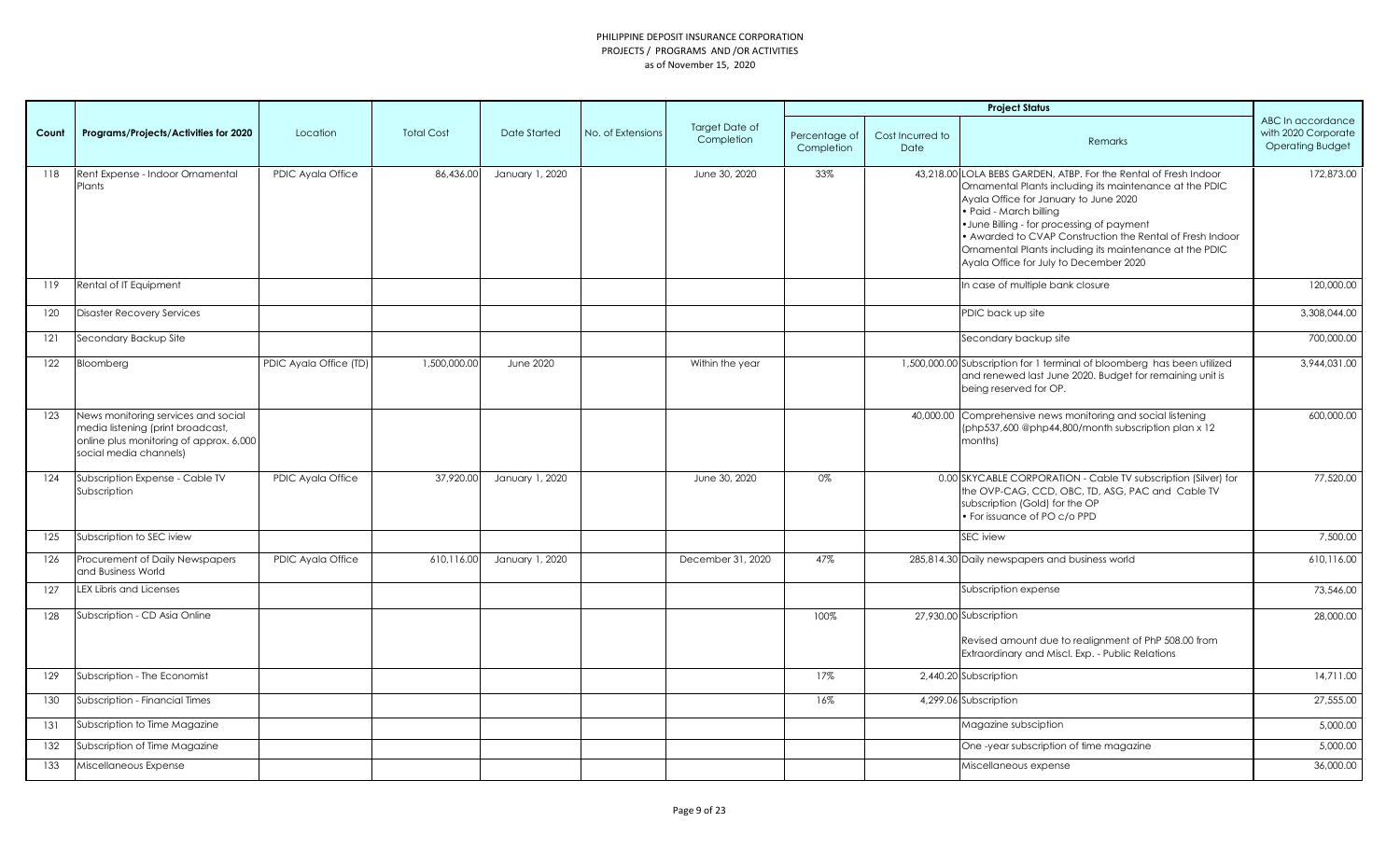|       |                                       |          |                   |                 |                   |                                                       |                             |                          | <b>Project Status</b>                                                                                                                                                                                                                                                                                                                                                                                                                                                                                                                                                                                                                                                                                                                                                                                                                                                                                                                                                                                                                                                                                                                                               |                                                                     |
|-------|---------------------------------------|----------|-------------------|-----------------|-------------------|-------------------------------------------------------|-----------------------------|--------------------------|---------------------------------------------------------------------------------------------------------------------------------------------------------------------------------------------------------------------------------------------------------------------------------------------------------------------------------------------------------------------------------------------------------------------------------------------------------------------------------------------------------------------------------------------------------------------------------------------------------------------------------------------------------------------------------------------------------------------------------------------------------------------------------------------------------------------------------------------------------------------------------------------------------------------------------------------------------------------------------------------------------------------------------------------------------------------------------------------------------------------------------------------------------------------|---------------------------------------------------------------------|
| Count | Programs/Projects/Activities for 2020 | Location | <b>Total Cost</b> | Date Started    | No. of Extensions | Target Date of<br>Completion<br>6 months after        | Percentage of<br>Completion | Cost Incurred to<br>Date | Remarks                                                                                                                                                                                                                                                                                                                                                                                                                                                                                                                                                                                                                                                                                                                                                                                                                                                                                                                                                                                                                                                                                                                                                             | ABC In accordance<br>with 2020 Corporate<br><b>Operating Budget</b> |
| 134   | Organization Development Review       | Makati   | 5,500,000.00      | For procurement | $n/\alpha$        | engagement of<br>consulting service<br>provider (CSP) | 0%                          | 0.00                     | Procurement of CSP was put on hold due to the Enhanced<br>Community Quarantine.<br>June 11 - BAC sent a memo to HRG and ITG to review their<br>project TORs involving the review of corporate structure and IT<br>structure based on its observation on overlapping of services<br>of the consultants for procurement and to study the possible<br>merger of the two projects.<br>June 22 - HRG and ITG submitted a joint reply to BAC that the<br>latter should proceed with the public bidding of the two<br>projects because these are different projects which require<br>the potential consultants to have the necessary expertise to<br>undertake the concerned project.<br>As agreed during the meeting with the President, ITG revised<br>its project TOR to reflect that the output of the consultant in<br>terms of ITG structure and manpower staffing which is just one<br>of the deliverables under the project, shall be submtited to<br>HRG as input in the Review and Design of the OSSP.<br>July 20 - Invitation to Bid was posted in PhilGEPS and PDIC<br>website and premises<br>July 28 - Clarificatory meeting with potential bidders was held | 5,500,000.00                                                        |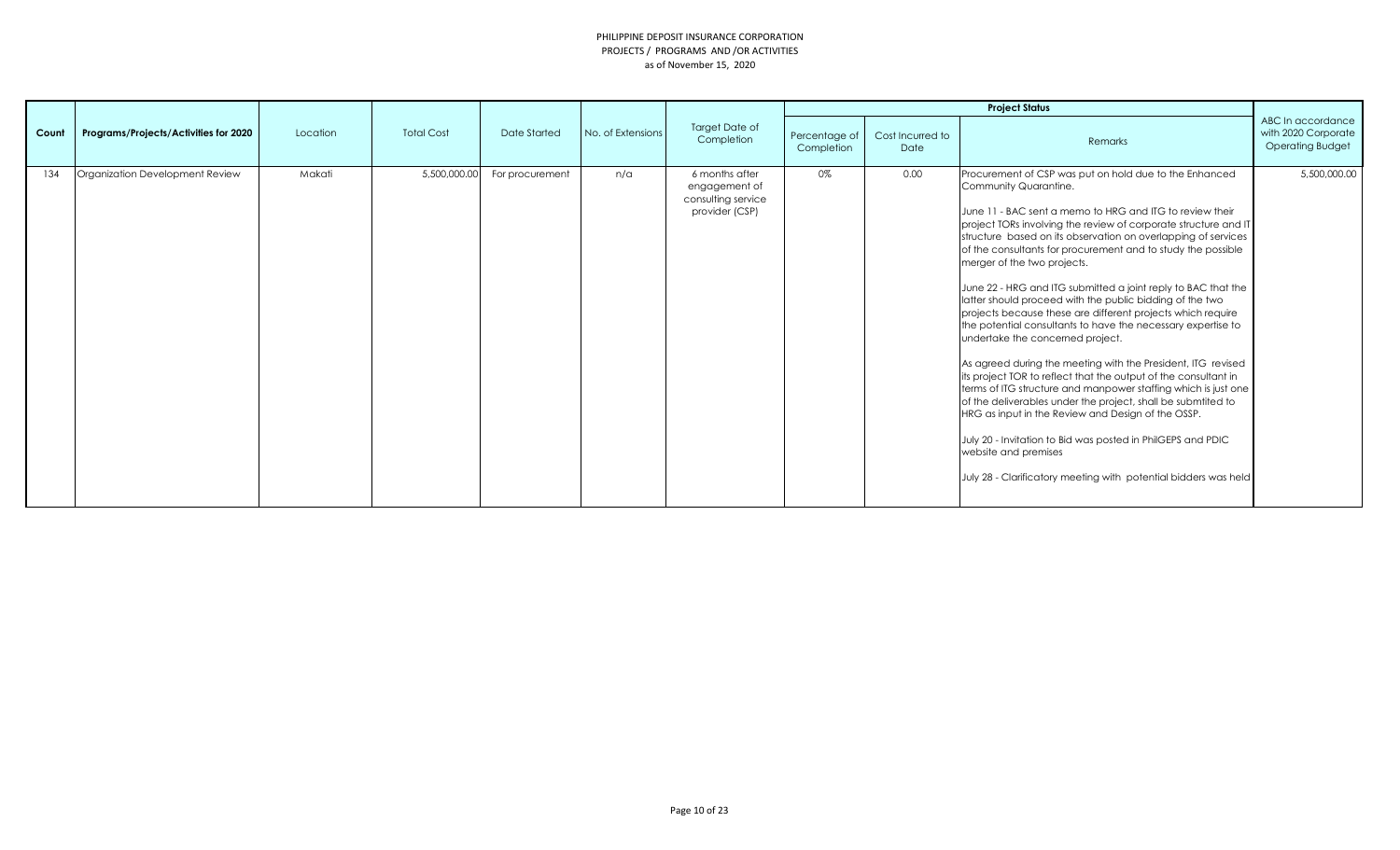|       |                                                  |          |                   |                                |                   |                              |                             |                          | <b>Project Status</b>                                                                                                                                                                                             |                                                                     |
|-------|--------------------------------------------------|----------|-------------------|--------------------------------|-------------------|------------------------------|-----------------------------|--------------------------|-------------------------------------------------------------------------------------------------------------------------------------------------------------------------------------------------------------------|---------------------------------------------------------------------|
| Count | Programs/Projects/Activities for 2020            | Location | <b>Total Cost</b> | Date Started                   | No. of Extensions | Target Date of<br>Completion | Percentage of<br>Completion | Cost Incurred to<br>Date | Remarks                                                                                                                                                                                                           | ABC In accordance<br>with 2020 Corporate<br><b>Operating Budget</b> |
|       |                                                  |          |                   |                                |                   |                              |                             |                          | Aug. 6 - Submission and opening of eligiblity documents                                                                                                                                                           |                                                                     |
|       |                                                  |          |                   |                                |                   |                              |                             |                          | Aug. 7-10 - shortliting of bidders                                                                                                                                                                                |                                                                     |
|       |                                                  |          |                   |                                |                   |                              |                             |                          | Aug. 11 - Presentation to BAC of Shortlisted Bidder                                                                                                                                                               |                                                                     |
|       |                                                  |          |                   |                                |                   |                              |                             |                          | Aug. 11 - BAC declared failure of bidding per BAC Resolution<br>No. 20-067                                                                                                                                        |                                                                     |
|       |                                                  |          |                   |                                |                   |                              |                             |                          | Aug. 18 - Presented to BAC the Mandatory Evaluation and<br>Review Report and requested for the re-bidding of the project<br>under the same terms of reference (TOR) and approved<br>budget for the contract (ABC) |                                                                     |
|       |                                                  |          |                   |                                |                   |                              |                             |                          | Sept. 25 - BID documents posted on Philgeps and PDIC<br>website for the rebidding of the project under the same TOR<br>and ABC                                                                                    |                                                                     |
|       |                                                  |          |                   |                                |                   |                              |                             |                          | November 3 - Pre-bid conference                                                                                                                                                                                   |                                                                     |
|       |                                                  |          |                   |                                |                   |                              |                             |                          | November 17 - Submission of Technical and Financial<br>Proposals, Opening of Technical Proposals<br>(1 bidder submitted complete requirements)                                                                    |                                                                     |
|       |                                                  |          |                   |                                |                   |                              |                             |                          | November 24 - Presentation to BAC of the result of the<br>evaluation of the technical proposal                                                                                                                    |                                                                     |
|       |                                                  |          |                   |                                |                   |                              |                             |                          | November 27 - Opening of Financial Proposal                                                                                                                                                                       |                                                                     |
| 135   | <b>Client Satisfaction Survey</b>                |          | 2,341,473.18      |                                |                   | December 2020                | 20%                         |                          | 468,294.64 Meet requirement of gcg and expansion/enhancement of<br>survey to cover other clients                                                                                                                  | 5,000,000.00                                                        |
| 136   | Compensation Study                               | n/a      | n/a               | n/a                            | n/a               | n/a                          | n/a                         | n/a                      | Procurement is subject to the results of GCG study on<br>Compensation and Position Classification System for GOCCs                                                                                                | 5,000,000.00                                                        |
| 137   | <b>Succession Planning</b>                       | Makati   |                   | 2.461.424.00 November 14, 2019 |                   | November 2020                | 25%                         | 615,356.00               | First payment amounting to P615,356 wa paid on September<br>23, 2020                                                                                                                                              | 2,500,000.00                                                        |
|       |                                                  |          |                   |                                |                   |                              |                             |                          | November 9 - 2nd progress billing amounting to P615,356 was<br>received from the CSP                                                                                                                              |                                                                     |
|       |                                                  |          |                   |                                |                   |                              |                             |                          | Preparation/compilation of supporting documents for 2nd<br>tranche payment is ongoing.                                                                                                                            |                                                                     |
| 138   | Conduct of Nationwide Public<br>Awareness Survey |          |                   |                                |                   |                              |                             |                          | For promotion of public awareness: measurement of<br>effectiveness of brand campaign/public awareness                                                                                                             | 2,000,000.00                                                        |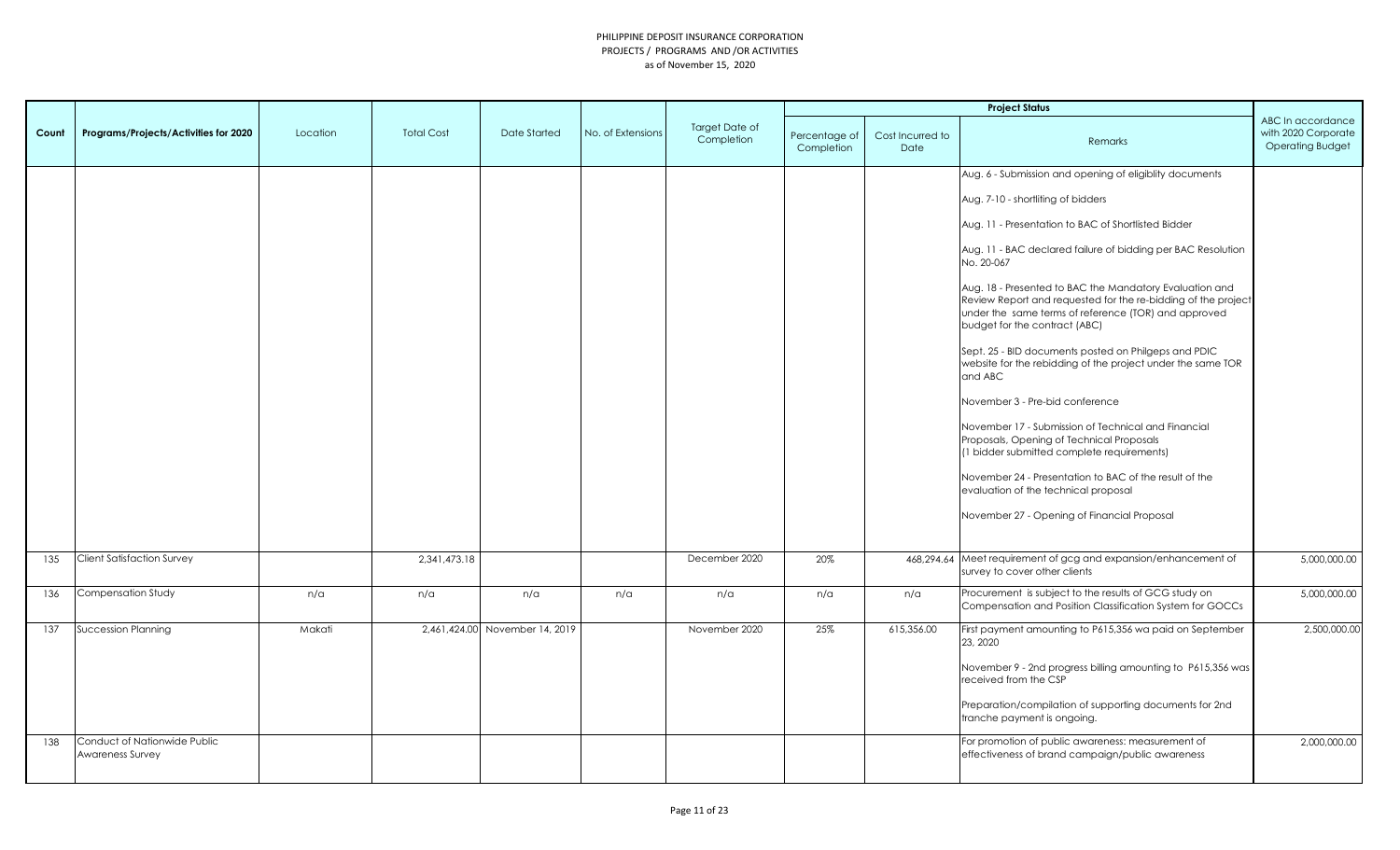|       |                                                                                                                  |             |                   |                                                                                                                                                                                                     |                   |                                                        |                             |                                              | <b>Project Status</b>                                                                                                                                                                                                                                            |                                                                     |
|-------|------------------------------------------------------------------------------------------------------------------|-------------|-------------------|-----------------------------------------------------------------------------------------------------------------------------------------------------------------------------------------------------|-------------------|--------------------------------------------------------|-----------------------------|----------------------------------------------|------------------------------------------------------------------------------------------------------------------------------------------------------------------------------------------------------------------------------------------------------------------|---------------------------------------------------------------------|
| Count | Programs/Projects/Activities for 2020                                                                            | Location    | <b>Total Cost</b> | <b>Date Started</b>                                                                                                                                                                                 | No. of Extensions | Target Date of<br>Completion                           | Percentage of<br>Completion | Cost Incurred to<br>Date                     | Remarks                                                                                                                                                                                                                                                          | ABC In accordance<br>with 2020 Corporate<br><b>Operating Budget</b> |
| 139   | <b>HRG - Consultancy Services</b>                                                                                |             |                   |                                                                                                                                                                                                     |                   |                                                        |                             |                                              | Engagement of highly technical and confidential consultant<br>for the review of pdic ossp-phase i.                                                                                                                                                               | 1,500,000.00                                                        |
| 140   | Corporate Branding                                                                                               |             |                   |                                                                                                                                                                                                     |                   |                                                        |                             | PDIC Financia<br>Crisis Comm Plan<br>ongoing | Procurement of For public awaress: extension of brand campaign                                                                                                                                                                                                   | 1,500,000.00                                                        |
| 4     | Candidate Profiling of Professional<br>Hirees                                                                    |             |                   |                                                                                                                                                                                                     |                   |                                                        |                             |                                              | Procurement of cbrsp system                                                                                                                                                                                                                                      | 1,000,000.00                                                        |
| 142   | Review of Workforce Requirement                                                                                  |             |                   |                                                                                                                                                                                                     |                   |                                                        |                             |                                              | Consultancy                                                                                                                                                                                                                                                      | 1,000,000.00                                                        |
| 143   | Consultant for the PDIC Annual Report                                                                            |             |                   |                                                                                                                                                                                                     |                   |                                                        |                             | (PhP688,000.00                               | Awarded to Mode Concept development for design and layout: consultant for<br>Matrix Manila, Inc. the pdic annual report                                                                                                                                          | 750,000.00                                                          |
| 144   | <b>Establishment of Information Security</b><br>Management Systems (ISMS)<br>certifiable to 27001:2013 Standards |             |                   |                                                                                                                                                                                                     |                   |                                                        |                             |                                              | T process certification                                                                                                                                                                                                                                          | 581,840.00                                                          |
| 145   | Consultancy for development of PDIC<br>Publication                                                               |             |                   |                                                                                                                                                                                                     |                   |                                                        |                             |                                              | for promotion of public awareness:consultancy for<br>development of pdic publication                                                                                                                                                                             | 250,000.00                                                          |
| 146   | Consultancy fo Enhancement of<br>Advertisements and Media<br>Engagement                                          |             |                   |                                                                                                                                                                                                     |                   |                                                        |                             | ongoing                                      | Procurement for promotion of public awareness                                                                                                                                                                                                                    | 32,488,981.00                                                       |
| 147   | Consultancy for Strengthening of<br>Social Media Campaign                                                        |             |                   |                                                                                                                                                                                                     |                   |                                                        |                             |                                              | for promotion of public awareness                                                                                                                                                                                                                                | 4,400,000.00                                                        |
| 148   | <b>ISO Certification</b>                                                                                         | <b>PDIC</b> |                   | 87,500.00 Memo for the joint<br>procurement of 1<br>Certifying Body for<br>the Loans<br>Management (LM)<br>and Bank<br>Examination (BE)<br>was approved by<br>the President on 1<br>September 2020. |                   | 4 December 2020 (ISO<br>Certification Audit for<br>BE) | 90%                         |                                              | Target ISO certification audit for BE has been rescheduled to<br>4 December 2020 from 27 November 2020. Per update from<br>the PDIC ISO Secretariat, this is based on the availability of the<br>auditors of the Certifying Body, TUV Rheiland-Philippines, Inc. | 250,000.00                                                          |
| 149   | <b>ISO Certification</b>                                                                                         |             |                   |                                                                                                                                                                                                     |                   |                                                        |                             |                                              | ISO certification                                                                                                                                                                                                                                                | 110,000.00                                                          |
| 150   | Salaries and Compensation -<br>Institutional and Individual Contracts                                            |             |                   |                                                                                                                                                                                                     |                   |                                                        | 11%                         |                                              | 8,424,879.20 SOA Billings for September 1-30, 2020 amounting to<br>P2,227,442.75 - For Audit.                                                                                                                                                                    | 78,573,646.00                                                       |
| 151   | <b>Direct Hiring Technical Services</b>                                                                          |             |                   |                                                                                                                                                                                                     |                   |                                                        |                             |                                              | For hiring of technical outsourced personnel                                                                                                                                                                                                                     | 8,481,600.00                                                        |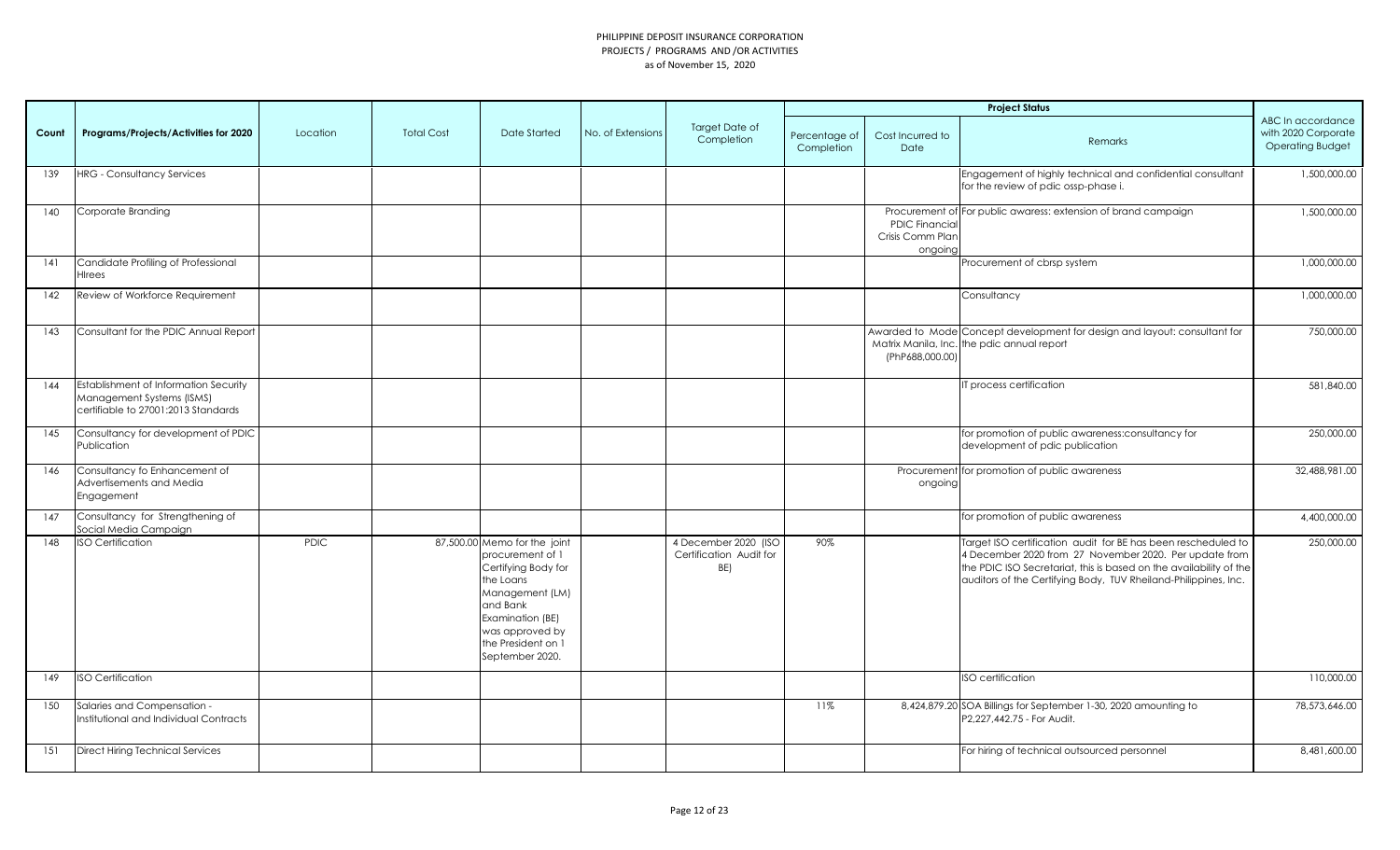|       |                                                                                                                                               |                                                                              |                   |                 |                   |                              |                             |                          | <b>Project Status</b>                                                                                                                                                                                                                                                                                                                            |                                                                     |
|-------|-----------------------------------------------------------------------------------------------------------------------------------------------|------------------------------------------------------------------------------|-------------------|-----------------|-------------------|------------------------------|-----------------------------|--------------------------|--------------------------------------------------------------------------------------------------------------------------------------------------------------------------------------------------------------------------------------------------------------------------------------------------------------------------------------------------|---------------------------------------------------------------------|
| Count | Programs/Projects/Activities for 2020                                                                                                         | Location                                                                     | <b>Total Cost</b> | Date Started    | No. of Extensions | Target Date of<br>Completion | Percentage of<br>Completion | Cost Incurred to<br>Date | Remarks                                                                                                                                                                                                                                                                                                                                          | ABC In accordance<br>with 2020 Corporate<br><b>Operating Budget</b> |
| 152   | <b>Direct Hiring Technical Services</b>                                                                                                       |                                                                              |                   |                 |                   |                              |                             |                          | For hiring of technical outsourced personnel                                                                                                                                                                                                                                                                                                     | 5,803,200.00                                                        |
| 153   | Professional Services - General<br>Services-Garbage Hauling at PDIC<br>Chino Roces                                                            | <b>PDIC Chino Roces</b>                                                      | 80,000.00         | January 1, 2020 |                   | December 31, 2020            | 100%                        |                          | 80,000.00 • Paid - Ombeng Hauling Services - Hauling of items with no<br>significant value and/or debris stockpiled along the entrance<br>of PDIC Building in Chino Roces premises (i.e., debris - bits and<br>pieces of loose lumber/wood, old toilet fixtures, twisted ceiling<br>runners, glass panels, pvc pipes, etc.) at 4,000.00 per trip | 500,000.00                                                          |
| 154   | Professional Services - General<br>Servicess - Interim Office Garbage<br>Hauling                                                              | PDIC Ayala Office                                                            | 662,412.00        | January 1, 2020 |                   | December 30, 2020            | 91%                         |                          | 604,581.00 Contract with SSS for the lease of PDIC Offices and parking<br>slot at SSS Makati Building<br>· Paid - October Billing                                                                                                                                                                                                                | 693,990.00                                                          |
| 155   | Professional Services - General<br>Services-Garbage Hauling at PDIC<br>Chino Roces                                                            | <b>PDIC Chino Roces</b>                                                      | 80,000,00         | January 1, 2020 |                   | December 31, 2020            | 100%                        |                          | 80,000.00 . Paid - Ombeng Hauling Services - Hauling of items with no<br>significant value and/or debris stockpiled along the entrance<br>of PDIC Building in Chino Roces premises (i.e., debris - bits and<br>pieces of loose lumber/wood, old toilet fixtures, twisted ceiling<br>runners, glass panels, pvc pipes, etc.) at 4,000.00 per trip | 500,000.00                                                          |
| 156   | Hauling Services                                                                                                                              |                                                                              |                   |                 |                   |                              |                             |                          | To be deleted<br>These are no longer necessary as RL, in pack and leave<br>takeover operations, will bring all relevant bank records to<br>PDIC.                                                                                                                                                                                                 | 400,002.00                                                          |
| 157   | Professional Services - General<br>Services Pest Control Services                                                                             | PDIC AYala Office.<br>PDIC Chino Roces and<br>Taguig and Cupang<br>Warehosue | 66.388.50         | January 1, 2020 |                   | June 30, 2020                | 17%                         |                          | 41237.13 • Power House Pest Control Sevices for the Supply of labor,<br>tools, materials ans supervison for the conduct of Pest and<br>Rodent Control Services at PDIC Ayala Premises and Taguig<br>and Cupang Warehouse<br>· Paid - March 2020<br>· Paid - July 2020<br>Paid - August 2020                                                      | 137,830.00                                                          |
| 158   | Professional Services - General<br>Services - Change of Combination of<br>safe and vault doors                                                | PDIC AYala Office                                                            | 1,650.00          |                 |                   |                              |                             |                          | Change of combination of safe and vault doors<br>• PR for Change combination of Vualt for CSD in the amount<br>1,650.00                                                                                                                                                                                                                          | 120,000.00                                                          |
| 159   | Professional Services - General<br>Services - Annual Inspection of<br>Professional Mechanical Engineer<br>(PDIC Building in Chino Roces)      |                                                                              |                   |                 |                   |                              |                             |                          | Annual inspection of professional mechanical engineer (pdic<br>building in chino roces)                                                                                                                                                                                                                                                          | 40,000.00                                                           |
| 160   | Professional Services - General<br>Services Annual Inspection of<br>Professional Electrical Engineer (PDIC<br><b>Building in Chino Roces)</b> |                                                                              |                   |                 |                   |                              |                             |                          | Annual inspection of professional electrical engineer (pdic<br>building in chino roces)                                                                                                                                                                                                                                                          | 40,000.00                                                           |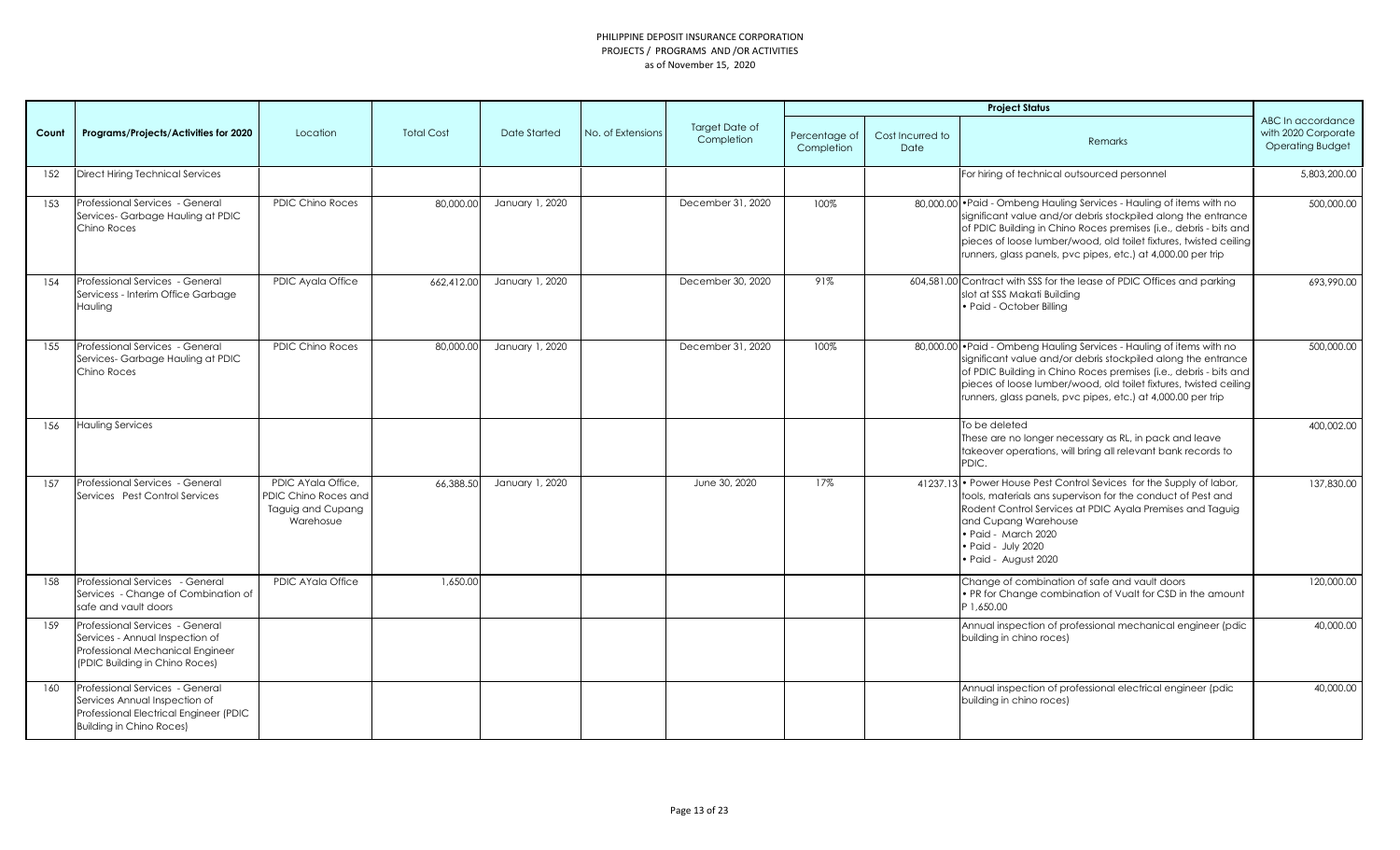|       |                                                                                                                            |                                                                              |                   |                 |                   |                              |                             |                          | <b>Project Status</b>                                                                                                                                                                                                                                                                                                                                                                                      |                                                                     |
|-------|----------------------------------------------------------------------------------------------------------------------------|------------------------------------------------------------------------------|-------------------|-----------------|-------------------|------------------------------|-----------------------------|--------------------------|------------------------------------------------------------------------------------------------------------------------------------------------------------------------------------------------------------------------------------------------------------------------------------------------------------------------------------------------------------------------------------------------------------|---------------------------------------------------------------------|
| Count | Programs/Projects/Activities for 2020                                                                                      | Location                                                                     | <b>Total Cost</b> | Date Started    | No. of Extensions | Target Date of<br>Completion | Percentage of<br>Completion | Cost Incurred to<br>Date | Remarks                                                                                                                                                                                                                                                                                                                                                                                                    | ABC In accordance<br>with 2020 Corporate<br><b>Operating Budget</b> |
| 161   | Professional Services - Janitorial and<br><b>Allied Services</b>                                                           | PDIC AYala Office,<br>PDIC Chino Roces and<br>Taguig and Cupang<br>Warehosue | 11,358,554.86     | August 31, 2020 |                   | Dec 31, 2020                 | 74%                         |                          | 8,452,477.39 MMASI Billings<br>. Paid - Regular Billing Aug 1-15, 2020 (P 349, 193.73)<br>· Paid - Regular Billing Aug 16-31, 2020 (P 401, 513.66)<br>· Paid - Regular Billing Sept 1-15, 2020 (P 476, 105.55)<br>· Paid - Extra Service Feb 1-15, 2020 c/o AASD (P 2,502.39)<br>· Paid - Extra Service Feb 16-29, 2020 c/o PPD (P 1,668.26)<br>· Paid - Extra Service Mar 1-15, 2020 c/o PPD (P 4,170.65) | 15,333,470.00                                                       |
| 162   | Professional Services - Security Services                                                                                  | PDIC AYala Office.<br>PDIC Chino Roces and<br>Taguig and Cupang<br>Warehosue | 24,302,929.44     | Nov. 27, 2019   | 2nd               | May, 26,2020                 | 35%                         |                          | 8,785,803.53 GMSAI Billings<br>• August 16-26, 2020 Billing - for processing<br>$\cdot$ LGSISI<br>• Aug. 27-31, 2020 Billing - for processing of payment (P<br>288,026.01)<br>. Sept 1-15, 2020 Billing - for processing of payment (P)<br>873,955.11)<br>• Sept. 16-30, 2020 - for processing of payment (P 872, 182.60)                                                                                  | 34,027,934.00                                                       |
| 163   | Repairs and Maintenance - Building<br>and Other Structures - Refill and<br>Maintenance of FM200 Fire<br>Suppression System |                                                                              |                   |                 |                   |                              |                             |                          | Refill and maintenance of fm200 fire suppression system                                                                                                                                                                                                                                                                                                                                                    | 460,000,00                                                          |
| 164   | Repairs and Maintenance - Building<br>and Other Structures- Elevator<br>Maintenance                                        |                                                                              |                   |                 |                   |                              |                             |                          | Elevator maintenance<br>• Realignment of Budget for RM-Buildings and Other<br>Structures of various items for the implementation/installation<br>(electrical and plumbing rouging-ins) of handwashing station<br>in the in the amount of P 240,130.00                                                                                                                                                      | 300,000.00                                                          |
| 165   | Repairs and Maintenance - Office<br>Equipment - Repair of Existing Office<br>Equipment                                     |                                                                              |                   |                 |                   |                              |                             |                          | Repair of existing office equipment                                                                                                                                                                                                                                                                                                                                                                        | 200,000.00                                                          |
| 166   | Repairs and Maintenance - Other<br>Machinery and Equipment - Quarterly<br>Maintenance of Precision ACU                     | PDIC Ayala Office                                                            | 265.000.00        | January 1, 2020 |                   | June 30, 2020                | 0%                          |                          | 0.00 SUPERSERVE CORPORATION for the conduct of two (2)<br>Quarterly Comprehensive Preventive Maintenance of 3-5TR<br>ACU at the Data Center<br>• Q1 billing - for processing of payment<br>• Q2 billing - for processing of payment                                                                                                                                                                        | 1,000,000.00                                                        |
| 167   | Repairs and Maintenance - Other<br>Machinery and Equipment -<br>Maintenance of Genset                                      | <b>PDIC Chino Roces</b>                                                      | 17,000.00         | January 1, 2020 |                   | December 31, 2020            | 0%                          |                          | 17,000.00 • Paid - DC GEN Enterprises - Inspection/assessment of PDIC's<br>two (2) units generator sets at the PDIC Building in Chino<br>Roces relative to the proposed conversion of power output<br>from 480 Volts to 400 Volts                                                                                                                                                                          | 600,000.00                                                          |
| 168   | Repairs and Maintenance - Other<br>Machinery and Equipment -<br>Preventive Maintenance of VRF                              |                                                                              |                   |                 |                   |                              |                             |                          | Repairs and maintenance - preventive maintenance of VRF<br>• Realignment of Budget for various office supplies expenses<br>in the amount of P 98,800.00<br>• Realignment of Budget for various office supplies expenses<br>in the amount of P 376,700.00                                                                                                                                                   | 500,000.00                                                          |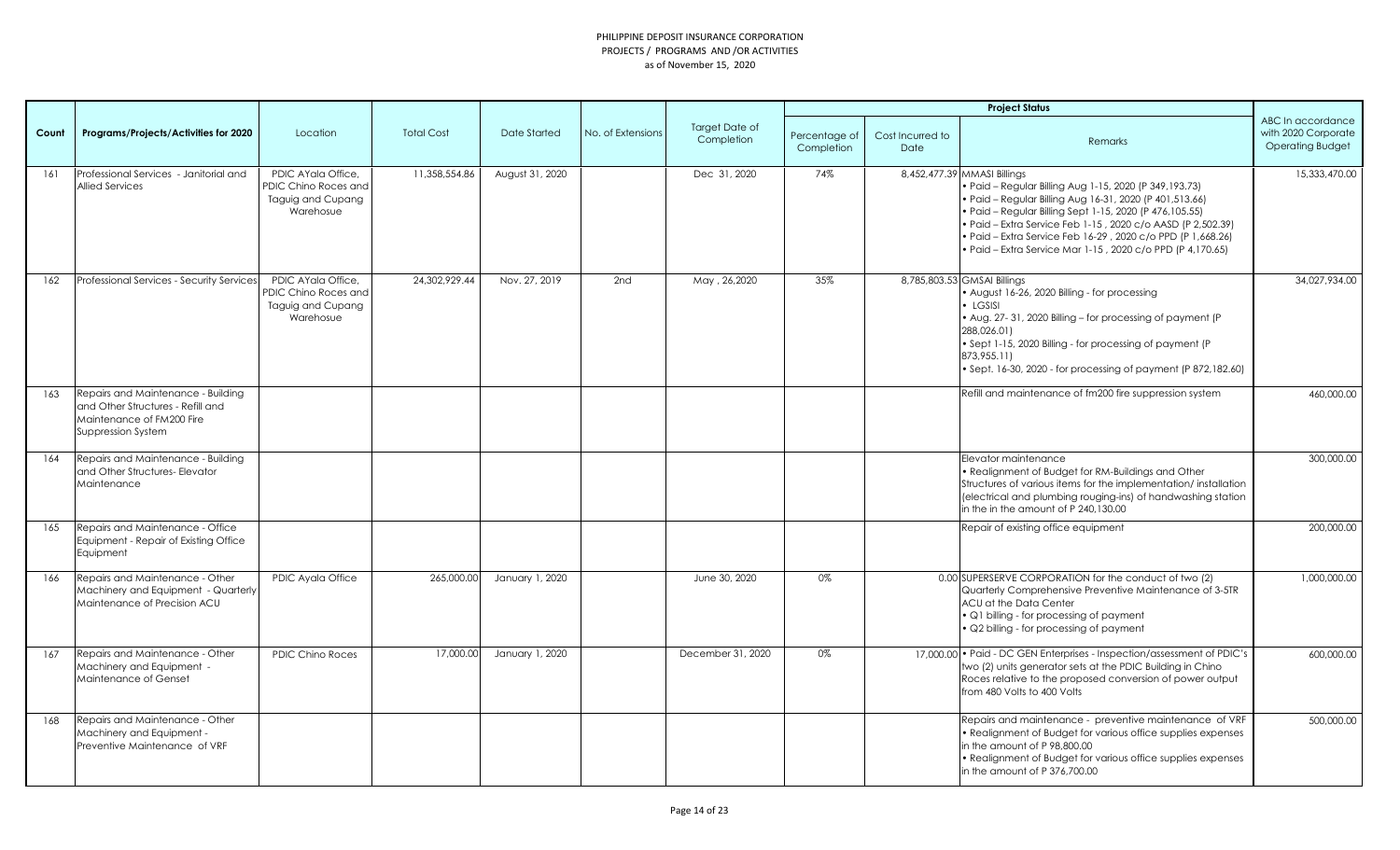|       |                                                                                         |          |                   |              |                   |                              |                             |                          | <b>Project Status</b>                                                                |                                                                     |
|-------|-----------------------------------------------------------------------------------------|----------|-------------------|--------------|-------------------|------------------------------|-----------------------------|--------------------------|--------------------------------------------------------------------------------------|---------------------------------------------------------------------|
| Count | Programs/Projects/Activities for 2020                                                   | Location | <b>Total Cost</b> | Date Started | No. of Extensions | Target Date of<br>Completion | Percentage of<br>Completion | Cost Incurred to<br>Date | Remarks                                                                              | ABC In accordance<br>with 2020 Corporate<br><b>Operating Budget</b> |
| 169   | Repairs and Maintenance - Other<br>Machinery and Equipment - Fire<br>Extinguishers      |          |                   |              |                   |                              |                             |                          | Refilling of fire extinguishers and conversion to green type                         | 450,000.00                                                          |
| 170   | Repairs and Maintenance - Other<br>Machinery and Equipment - Repair of<br>Air-con Units |          |                   |              |                   |                              |                             |                          | Repair of air-con units                                                              | 300,000.00                                                          |
| 171   | various replacement parts for printers                                                  |          |                   |              |                   |                              |                             |                          | Replacement parts for printers                                                       | 52,000.00                                                           |
| 172   | various replacement parts for UPS                                                       |          |                   |              |                   |                              |                             |                          | Replacement parts for ups                                                            | 363,000.00                                                          |
| 173   | various replacement parts for servers                                                   |          |                   |              |                   |                              |                             |                          | Replacement parts for servers                                                        | 330,000.00                                                          |
| 174   | various replacement parts for<br>computers                                              |          |                   |              |                   |                              |                             |                          | Replacement parts for computers                                                      | 155,000.00                                                          |
| 175   | Maintenance for IT Equipment                                                            |          |                   |              |                   |                              |                             |                          | Maintenance for it equipment                                                         | 745,586.00                                                          |
| 176   | IT Supplies                                                                             |          |                   |              |                   |                              |                             |                          | Supplies to be used for repairs and maintenance, ie, cables,<br>mouldings, rj45 etc. | 400,000.00                                                          |
| 177   | Comprehensive maintenance for<br>data center UPS                                        |          |                   |              |                   |                              |                             |                          | Maintenance for data center ups                                                      | 172,890.00                                                          |
| 178   | Integrated Financial System                                                             |          |                   |              |                   |                              |                             |                          | Repairs & maintenance expenses                                                       | 4,741,680.00                                                        |
| 179   | Corporate Budget System 2                                                               |          |                   |              |                   |                              |                             |                          | Repairs & maintenance expenses                                                       | 4,000,000.00                                                        |
| 180   | GIS                                                                                     |          |                   |              |                   |                              |                             |                          | Repairs & maintenance expenses                                                       | 2,000,000.00                                                        |
| 181   | <b>IPPFSS</b>                                                                           |          |                   |              |                   |                              |                             |                          | Repairs & maintenance expenses                                                       | 1,500,000.00                                                        |
| 182   | Lotus Domino software maintenance                                                       |          |                   |              |                   |                              |                             |                          | Maintenance for lotus domino email software                                          | 3,200,000.00                                                        |
| 183   | Antivirus and antispam software                                                         |          |                   |              |                   |                              |                             |                          | Antivirus and antispam software                                                      | 1,600,254.00                                                        |
| 184   | Checkpoint firewall maintenance                                                         |          |                   |              |                   |                              |                             |                          | Checkpoint maintenance                                                               | 1,096,768.00                                                        |
| 185   | Helpdesk maintenance                                                                    |          |                   |              |                   |                              |                             |                          | Helpdesk software maintenance                                                        | 410,168.00                                                          |
| 186   | Network Monitoring System<br>maintenance                                                |          |                   |              |                   |                              |                             |                          | Maintenance for nms                                                                  | 344,744.00                                                          |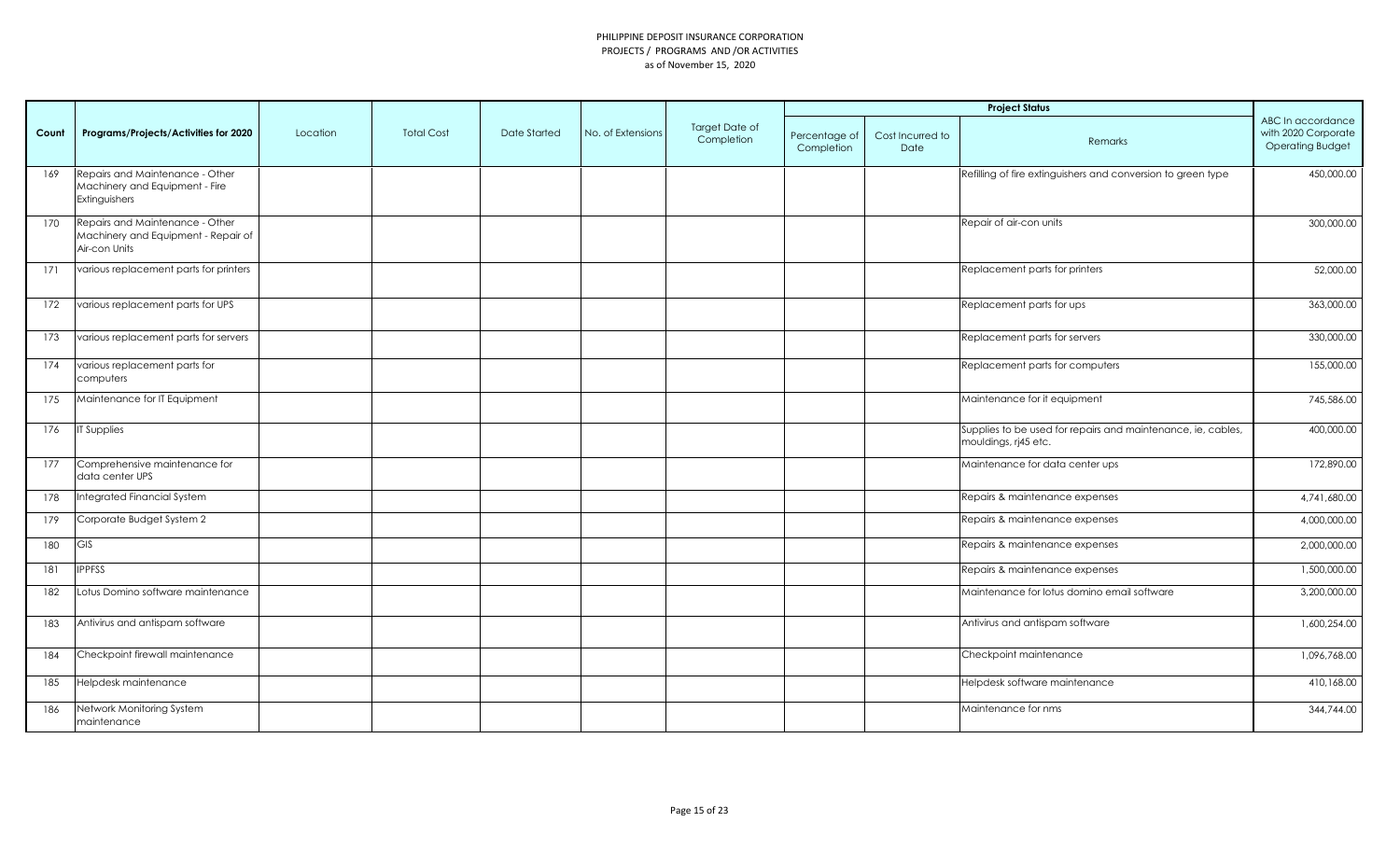|            |                                                                                                                                                                               |          |                   |                 |                   |                              |                             |                          | <b>Project Status</b>                                                                                                                                                                                                                                                                                                                                                                                                                                                                                                                                                                                                                                                                                                                                                                                                                                                                                                                                                                                                                                                                                                                                                                                                                                                                                                                                                                                                                                                                                                                                                                                                                                                                                                                                                                                                                                                                                                                                                                                                                                                                                                         |                                                                     |
|------------|-------------------------------------------------------------------------------------------------------------------------------------------------------------------------------|----------|-------------------|-----------------|-------------------|------------------------------|-----------------------------|--------------------------|-------------------------------------------------------------------------------------------------------------------------------------------------------------------------------------------------------------------------------------------------------------------------------------------------------------------------------------------------------------------------------------------------------------------------------------------------------------------------------------------------------------------------------------------------------------------------------------------------------------------------------------------------------------------------------------------------------------------------------------------------------------------------------------------------------------------------------------------------------------------------------------------------------------------------------------------------------------------------------------------------------------------------------------------------------------------------------------------------------------------------------------------------------------------------------------------------------------------------------------------------------------------------------------------------------------------------------------------------------------------------------------------------------------------------------------------------------------------------------------------------------------------------------------------------------------------------------------------------------------------------------------------------------------------------------------------------------------------------------------------------------------------------------------------------------------------------------------------------------------------------------------------------------------------------------------------------------------------------------------------------------------------------------------------------------------------------------------------------------------------------------|---------------------------------------------------------------------|
| Count      | Programs/Projects/Activities for 2020                                                                                                                                         | Location | <b>Total Cost</b> | Date Started    | No. of Extensions | Target Date of<br>Completion | Percentage of<br>Completion | Cost Incurred to<br>Date | Remarks                                                                                                                                                                                                                                                                                                                                                                                                                                                                                                                                                                                                                                                                                                                                                                                                                                                                                                                                                                                                                                                                                                                                                                                                                                                                                                                                                                                                                                                                                                                                                                                                                                                                                                                                                                                                                                                                                                                                                                                                                                                                                                                       | ABC In accordance<br>with 2020 Corporate<br><b>Operating Budget</b> |
| 187<br>188 | Repairs and Maintenance - Motor<br>Vehicles - Mechanical/Air con/<br>Electrical/body repairs participation<br>fee (per insurance contract)<br>Repairs and Maintenance - Motor |          | 1,922,000.00      | January 1, 2020 |                   | December 31, 2020            | 7%                          |                          | 128,315.24 Mechanical/air con/electrical/body repairs participation<br>fee (per insurance contract) - different vehicles<br>. Paid - Payment for 2020-2021 LTO registration of PDIC 2009<br>thermalyte T. Vios 1.3e gas m/t Sedan SJP 451 for Jan 2020 to<br>Jan 2021 (P 1929.06)<br>. Payment for the 2020 LTO registration renewal of PDIC 2008<br>T. Corola1.6V/AT ALTIS SJC 862 (P 3829.20)<br>• Payment for the 2020 LTO registration renewal of PDIC 2014<br>T. Hi-Ace GL GRANDIA VAN SJN 812 (P 2,429.06)<br>. Payment for the 2020 LTO Registration renewal of PDIC 2008<br>T. INNOVA 2.5J DSL/MT SJC 852 (P 2,229.06)<br>. Paid - Juan Jose Auto Shop: PAYMENT FOR THE MATERIALS,<br>LABOR AND PARTS IN THE PMS SERVICE OF PDIC 2008 ASPEN<br>WHITE MITSUBISHI CANTER FE519CC ALUMINUM VAN THAT<br>INCLUDES THE 90,000 KM OMS, FULLY SYNTHETIC ENGINE<br>CHANGE OIL, ENGINE TUNE UP AND DETAILING, ENGINE<br>IDLING LEVEL, CHECK UP ALTERNATING CURRENT SUPPLY,<br>BELTS, RADIATOR FAN, AND ALTERNATOR, TOP ALL FLUIDSLEVEL<br>TO GAUGE, CHECK FUEL SUPPLY LINE, TIGHTEN WHEEL AND<br>BODY BOLTS, CHECK CLEAN BRAKE SYSTEM, INTERIOR CABIN<br>CLEANING, TRACTOR HEAD BODY WASH AND WAX, UNDER<br>CARRIAGE POWER WAS in the amount of P 18,000.00 (Goods<br>and Labor Cost)<br>• Paid - Juan Jose Auto Shop: PAYMENT FOR SUPPLY, LABOR,<br>MATERIALS AND PARTS IN THE REPAIR OF THE AIR<br>CONDITIONING UNIT OF PDIC 2008 BEIGE METALLIC TOYOTA<br>COROLLA ALTIS 1.6V A/T GASOLINE SEDAN SJC 862 WITH PO<br>NO. 022-19-12-814 in the amount of P 16,000.00 (Goods and<br>Labor Cost)<br>• Paid - Fleetsery for the payment for the supply of labor,<br>parts and materials for the repair oand replacement of<br>defective and worn out parts of underchasis parts of PDIC<br>2008 TOYOTA COROLLA ALTIS 1.6V A/T SJC 862 in the amount<br>of P 49.951.00<br>• Paid - Fleetsery for the payment for the supply of labor,<br>parts and materials of worn-out rubber tire mounting wheel<br>alignment and wheel camber alignment of TOYOTA CAMRY<br>2.4V A/T ZTU 918 in the amount of P 33,948.00<br>Smoke emission test | 1,922,000.00<br>15,500.00                                           |
|            | Vehicles - Smoke Emission Test                                                                                                                                                |          |                   |                 |                   |                              |                             |                          |                                                                                                                                                                                                                                                                                                                                                                                                                                                                                                                                                                                                                                                                                                                                                                                                                                                                                                                                                                                                                                                                                                                                                                                                                                                                                                                                                                                                                                                                                                                                                                                                                                                                                                                                                                                                                                                                                                                                                                                                                                                                                                                               |                                                                     |
| 189        | Reimbursable Business Expenses                                                                                                                                                |          |                   |                 |                   |                              |                             |                          | Extraordinary and miscellaneous expenses                                                                                                                                                                                                                                                                                                                                                                                                                                                                                                                                                                                                                                                                                                                                                                                                                                                                                                                                                                                                                                                                                                                                                                                                                                                                                                                                                                                                                                                                                                                                                                                                                                                                                                                                                                                                                                                                                                                                                                                                                                                                                      | 1,320,000.00                                                        |
| 190        | Media Relations/Meetings/<br>Consultations/Linkaging with Other<br>Organizations/Institutions                                                                                 |          | 1,645.00          | January         |                   |                              |                             |                          | 1,645.00 For purchase of food & other food supplies to be served &<br>used during meetings of dis                                                                                                                                                                                                                                                                                                                                                                                                                                                                                                                                                                                                                                                                                                                                                                                                                                                                                                                                                                                                                                                                                                                                                                                                                                                                                                                                                                                                                                                                                                                                                                                                                                                                                                                                                                                                                                                                                                                                                                                                                             | 155,500.00                                                          |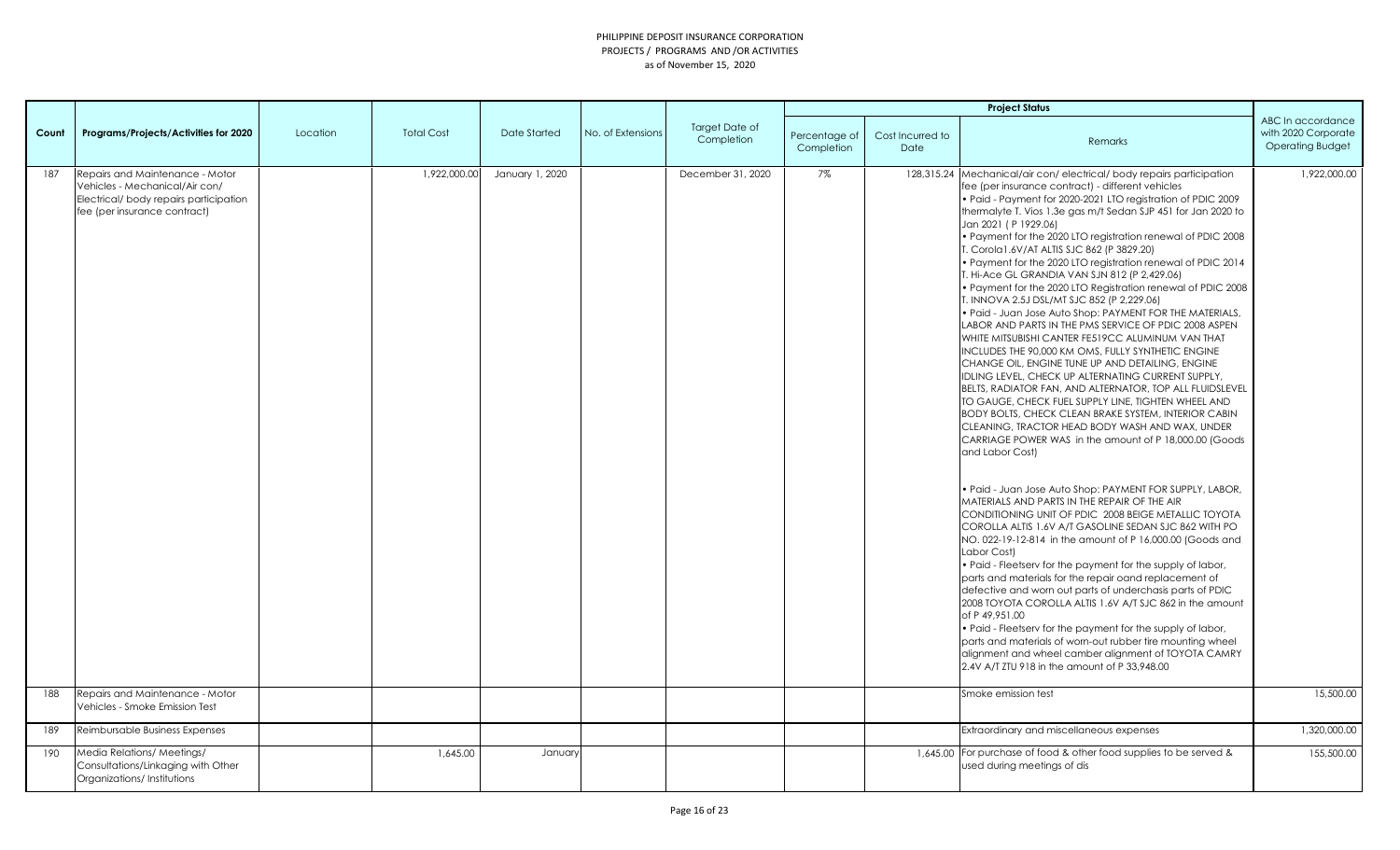|       |                                                                                                                                                                             |          |                   |              |                   |                              |                             |                          | <b>Project Status</b>                                                                                                                                                                                    |                                                                     |
|-------|-----------------------------------------------------------------------------------------------------------------------------------------------------------------------------|----------|-------------------|--------------|-------------------|------------------------------|-----------------------------|--------------------------|----------------------------------------------------------------------------------------------------------------------------------------------------------------------------------------------------------|---------------------------------------------------------------------|
| Count | Programs/Projects/Activities for 2020                                                                                                                                       | Location | <b>Total Cost</b> | Date Started | No. of Extensions | Target Date of<br>Completion | Percentage of<br>Completion | Cost Incurred to<br>Date | Remarks                                                                                                                                                                                                  | ABC In accordance<br>with 2020 Corporate<br><b>Operating Budget</b> |
| 191   | Public Relations/ Meetings/<br>Consultations/Fora/Seminars with<br>other Organizations/Institutions                                                                         |          |                   |              |                   |                              |                             |                          | Various concerns (legal, audit, investigative and<br>administrative)-p36,000 (12 events)                                                                                                                 | 36,000.00                                                           |
| 192   | Media Relations/ Meetings/<br>Consultations/ Linkaging w/ Other<br>Organizations/Institutions                                                                               |          |                   |              |                   |                              |                             |                          | For purchase of food and other food supplies including<br>miscellaneous items (e.g., coffee filter, dishwashing liquid,<br>tissue, table napkin, sponge, etc.) served and used during<br>meetings of ers | 116,000.00                                                          |
| 193   | Media Relations/ Meetings/<br>Consultations/Linkaging w/Other<br>Organizations/Institutions                                                                                 |          |                   |              |                   |                              |                             |                          | Meetings w/ other agencies (gov't & private/ banks)                                                                                                                                                      | 50,000.00                                                           |
| 194   | <b>Extraordinary and Miscellaneous</b><br>Expenses - Public Relations /<br>Meetings/<br>Consultations/Fora/Seminars/Confere<br>nces w/ Other Organizations<br>/Institutions |          |                   |              |                   |                              | 4%                          |                          | 24,748.52 W/ bank org., govt and private institutions                                                                                                                                                    | 550,000.00                                                          |
| 195   | Activities necessary to protect the<br>integrity of the corporation/ carry out<br>the mandate enhance the image of<br>the corporation                                       |          |                   |              |                   |                              |                             |                          | Public relations/meetings/consultations/fora/<br>seminars/conferences with other organizations/institutions                                                                                              | 117,000.00                                                          |
| 196   | <b>Extraordinary Expenses - Conference</b><br>w/ Other Organizations/ Institutions:                                                                                         |          | 28,000.00         | January 2020 |                   | December 2020                |                             |                          | $0.00$ OSVP-MSS - 8,000.00<br>CG - 20,000.00                                                                                                                                                             | 28,000.00                                                           |
| 197   | Activities necessary to protect the<br>integrity of the corporation/ carry out<br>the mandate/enhance the image of<br>the corporation                                       |          |                   |              |                   |                              |                             | 1,324,413.50 Public      | relations/meetings/consultations/fora/seminars/conferences<br>with other organizations/institutions                                                                                                      | 4,414,500.00                                                        |
| 198   | Media Relations/ Meetings/<br>Consulations/Linkaging w/Other<br>Organizations/Institutions                                                                                  |          |                   |              |                   |                              |                             |                          | Meeting re coa matters                                                                                                                                                                                   | 25,000.00                                                           |
| 199   | <b>Expenses during Field Operations</b><br>and/or other constraints                                                                                                         |          |                   |              |                   |                              |                             |                          | For purchase of food and other food supplies to be served<br>and used during field operations                                                                                                            | 101,900.00                                                          |
| 200   | Corporate giveaways/tokens                                                                                                                                                  |          |                   |              |                   |                              |                             |                          | Tokens to be given away to all pdic birthday celebrants                                                                                                                                                  | 163,500.00                                                          |
| 201   | Activities to establish professional<br>networks with other organization &<br>personalities - corporate<br>giveaways/tokens                                                 |          |                   |              |                   |                              |                             |                          | 4,800.00 Corporate giveaways/tokens (to establish goodwill/linkaging<br>& professional network with various stakeholders - local and<br>foreign stakeholders)                                            | 1,475,000.00                                                        |
| 202   | <b>GAD Related Activities</b>                                                                                                                                               |          |                   |              |                   |                              |                             |                          | Women's month celebration and campaign to end violence<br>against women and children (vawc)                                                                                                              | 317,000.00                                                          |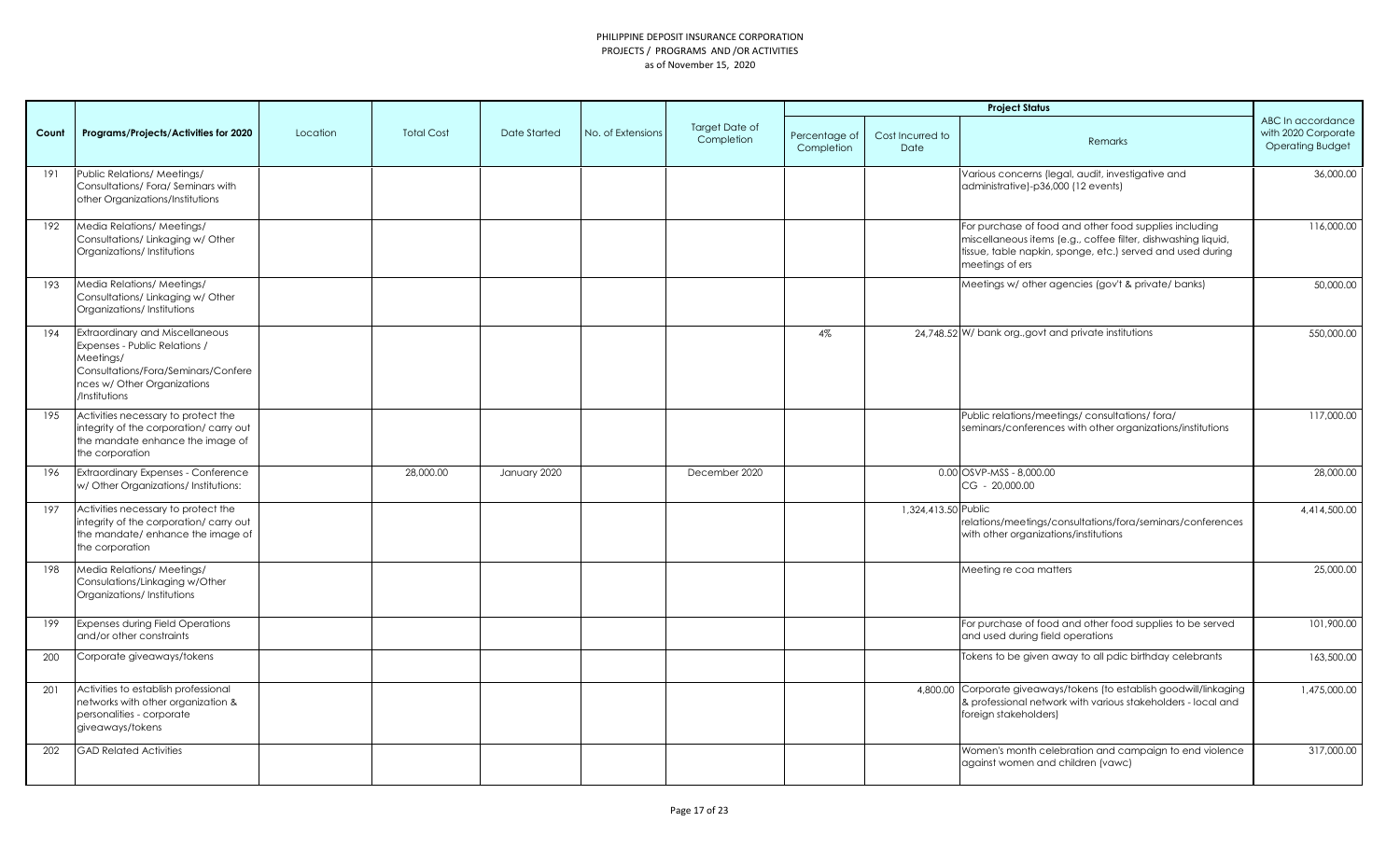|       |                                                                                               |             |                   |              |                    |                              |                             |                          | <b>Project Status</b>                                                                                    |                                                                     |
|-------|-----------------------------------------------------------------------------------------------|-------------|-------------------|--------------|--------------------|------------------------------|-----------------------------|--------------------------|----------------------------------------------------------------------------------------------------------|---------------------------------------------------------------------|
| Count | Programs/Projects/Activities for 2020                                                         | Location    | <b>Total Cost</b> | Date Started | No. of Extensions  | Target Date of<br>Completion | Percentage of<br>Completion | Cost Incurred to<br>Date | Remarks                                                                                                  | ABC In accordance<br>with 2020 Corporate<br><b>Operating Budget</b> |
| 203   | Participation to other activities of other<br>government agencies                             |             |                   |              |                    |                              |                             |                          | Fun run and other directives from csc, dof and other<br>government agencies                              | 240,000.00                                                          |
| 204   | <b>GCAA Sports Activities</b>                                                                 |             |                   |              |                    |                              |                             |                          | Activities as maybe directed by management                                                               | 100,000.00                                                          |
| 205   | Activities to establish professional<br>networks with other organization and<br>personalities |             |                   |              |                    |                              |                             |                          | Congratulatory tokens/flowers to government agencies (for<br>head of stakeholder/partners - p6,000 x 12) | 72,000.00                                                           |
| 206   | Committee Board Meetings                                                                      |             |                   |              |                    |                              |                             |                          | Committee board meetings                                                                                 | 1,307,988.00                                                        |
| 207   | <b>PDIC Board Meetings</b>                                                                    |             |                   |              |                    |                              |                             |                          | PDIC board meetings                                                                                      | 871,992.00                                                          |
| 208   | Extraordinary Expenses - Committee<br>(Excom/ Mancom) Meetings                                | <b>PDIC</b> |                   |              | Continuing Concern |                              |                             |                          | 67,171.85 EXCOM, MANCOM                                                                                  | 400,000.00                                                          |
| 209   | Committee Meetings                                                                            |             |                   |              |                    |                              |                             |                          | For purchase of food & other food items to be served during<br>committee meetings                        | 18,000.00                                                           |
| 210   | Committee Meetings                                                                            |             | 7,980.00          | January      |                    |                              |                             |                          | 7,980.00 For purchase of food & other food items to be served during<br>committee meetings               | 82,800.00                                                           |
| 211   | Other Internal Meetings                                                                       |             | 37,630.75         | January      |                    |                              |                             |                          | 37,630.75 For purchase of food and other food items to be served<br>during meeting of dis                | 304,200.00                                                          |
| 212   | 1st Surveillance Audit - CSO and AMB                                                          |             | 67,900.00         |              |                    | July 29, 2020                | 100%                        |                          | 67,900.00 ISO Recertification of CSO and AMB                                                             | 300,000.00                                                          |
| 213   | For AHC-Related Cases                                                                         |             |                   |              |                    |                              |                             |                          | Committee meetings                                                                                       | 18,000.00                                                           |
| 214   | Other Internal Meetings                                                                       |             |                   |              |                    |                              |                             |                          | Various sectoral concerns                                                                                | 19,500.00                                                           |
| 215   | Internal Meetings (Secretariat)                                                               |             |                   |              |                    |                              |                             |                          | Internal meetings                                                                                        | 324,000.00                                                          |
| 216   | Other Internal Meetings                                                                       |             |                   |              |                    |                              |                             |                          | To be used during internal meetings of ers                                                               | 222,500.00                                                          |
| 217   | Committee Meetings                                                                            |             |                   |              |                    |                              |                             |                          | For purchase of food & other food items to be served during<br>meetings                                  | 2,000.00                                                            |
| 218   | Meetings within or outside unit                                                               |             |                   |              |                    |                              |                             |                          | Sectoral/ group/ department meetings                                                                     | 199,600.00                                                          |
| 219   | Committee Meetings                                                                            |             |                   |              |                    |                              |                             |                          | RLSG committee secretariats meetings                                                                     | 307,334.00                                                          |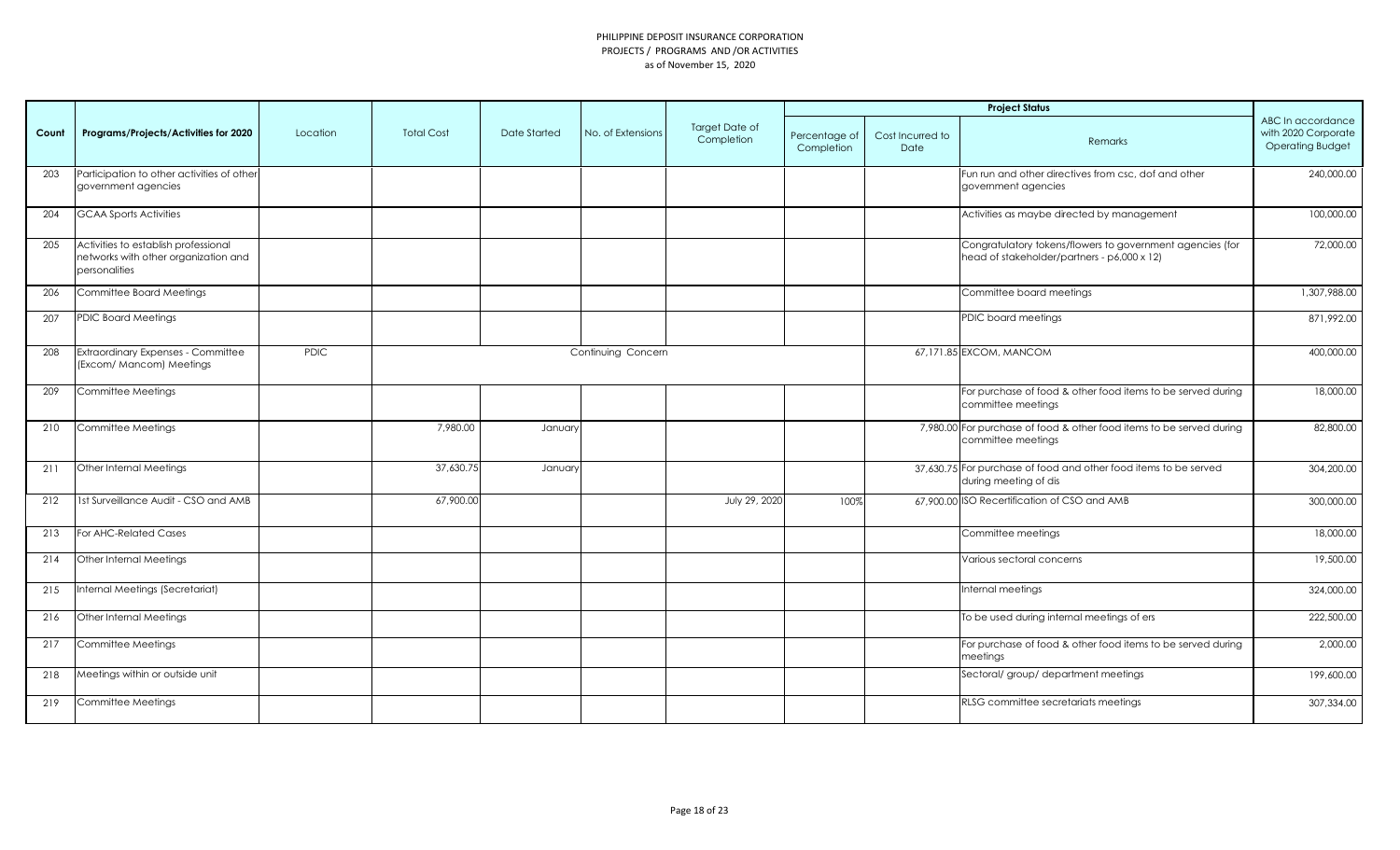|       |                                                                                                   |          |                   |              |                   |                              |                             |                          | <b>Project Status</b>                                                                                                                                                                                                                                                                                                                                                                                                                                                                                                                                                           |                                                                     |
|-------|---------------------------------------------------------------------------------------------------|----------|-------------------|--------------|-------------------|------------------------------|-----------------------------|--------------------------|---------------------------------------------------------------------------------------------------------------------------------------------------------------------------------------------------------------------------------------------------------------------------------------------------------------------------------------------------------------------------------------------------------------------------------------------------------------------------------------------------------------------------------------------------------------------------------|---------------------------------------------------------------------|
| Count | Programs/Projects/Activities for 2020                                                             | Location | <b>Total Cost</b> | Date Started | No. of Extensions | Target Date of<br>Completion | Percentage of<br>Completion | Cost Incurred to<br>Date | Remarks                                                                                                                                                                                                                                                                                                                                                                                                                                                                                                                                                                         | ABC In accordance<br>with 2020 Corporate<br><b>Operating Budget</b> |
| 220   | Extraordinary and Miscellaneous<br>Expenses - Meetings within or outside<br>unit                  |          |                   |              |                   |                              | $3\%$                       |                          | 25,384.15 W/ sector & group heads and op unit. this also includes<br>grocery and supplies incidentals to meeting (i.e coffee filter,<br>clean wraps, dish washing liquid, sponge, folded table<br>napkins, facial tissue etc.)<br>Revised amount due to realignment to Subscription - CD Asia<br>Online                                                                                                                                                                                                                                                                         | 841,892.00                                                          |
| 221   | Committee Meetings                                                                                |          |                   |              |                   |                              |                             |                          | Committees under asg and hrg                                                                                                                                                                                                                                                                                                                                                                                                                                                                                                                                                    | 437,840.00                                                          |
| 222   | Meetings within or outside unit                                                                   |          |                   |              |                   |                              |                             |                          | Covers the internal meetings from january to december                                                                                                                                                                                                                                                                                                                                                                                                                                                                                                                           | 179,800.00                                                          |
| 223   | Extraordinary Expenses - Other<br>Committee Meetings                                              |          |                   |              |                   |                              |                             |                          | For CPG                                                                                                                                                                                                                                                                                                                                                                                                                                                                                                                                                                         | 9,000.00                                                            |
| 224   | Extraordinary Expenses - Other Internal<br>Meetings                                               |          | 74,000.00         | January 2020 |                   | December 2020                |                             |                          | 7,741.75 OSVP-MSS - 34,000.00 with cost incurred to date of 2,522.75<br>CG - 40,000.00 with cost incurred to date of 3,490.00<br>CPG cost incurred to date - 1,729.00                                                                                                                                                                                                                                                                                                                                                                                                           | 164,000.00                                                          |
| 225   | Internal Meetings                                                                                 |          |                   |              |                   |                              |                             |                          | 2,299.00 Internal meetings - meetings within or outside unit (editorial<br>board meetings and various internal committee & working<br>groups meetings-consultation with other group/unit and<br>monitoring of action plan (ccd-editorial board and other<br>meetings p24k@2,000 x 12; ovp-cag - various consultation<br>meetings and monitoring of action plan p20k @2,000 x 10;<br>and ird various internal meetings p12k @p1,000 x 12)                                                                                                                                        | 56,000.00                                                           |
| 226   | Committee Meetings                                                                                |          |                   |              |                   |                              |                             |                          | Other internal meetings                                                                                                                                                                                                                                                                                                                                                                                                                                                                                                                                                         | 175,800.00                                                          |
| 227   | Other Committee Meetings                                                                          |          |                   |              |                   |                              |                             |                          | <b>ERMC/GRCC meetings</b>                                                                                                                                                                                                                                                                                                                                                                                                                                                                                                                                                       | 16,800.00                                                           |
| 228   | Meetings within or outside unit                                                                   |          |                   |              |                   |                              |                             |                          | Meetings within rmo and with other units                                                                                                                                                                                                                                                                                                                                                                                                                                                                                                                                        | 12,000.00                                                           |
| 229   | <b>Employee Wellness</b>                                                                          |          |                   |              |                   |                              |                             |                          | Employee relations/industrial peace activities                                                                                                                                                                                                                                                                                                                                                                                                                                                                                                                                  | 3,000,000.00                                                        |
| 230   | <b>PDIC Chorale</b>                                                                               |          |                   |              |                   |                              |                             |                          | Covers the expenses for the various performances /activities<br>of the pdic chorale                                                                                                                                                                                                                                                                                                                                                                                                                                                                                             | 732,800.00                                                          |
| 231   | Special events/activities of the<br>corporation - christmas activities/year-<br>end praise awards |          |                   |              |                   |                              |                             |                          | 7,698.75 Christmas activities/year-end praise awards (venue rental<br>and lunch/dinner-p1m (@1,000 x 1,000 pax); food packs for<br>security & housekeeping personnel (christmas activities) - p80k<br>(@p400 x 200 pax); lights & sound system and entertainment -<br>p600k; food packs for pdic employees, security and<br>housekeeping personnel (for new year's thanksgiving) - p115k;<br>bus rental - p100k; various prizes (raffle, sectoral & games) -<br>p350k; christmas and new year thanksgiving masses - p50k<br>(@p25k per event); and miscellaneous expense - p30k | 2,325,000.00                                                        |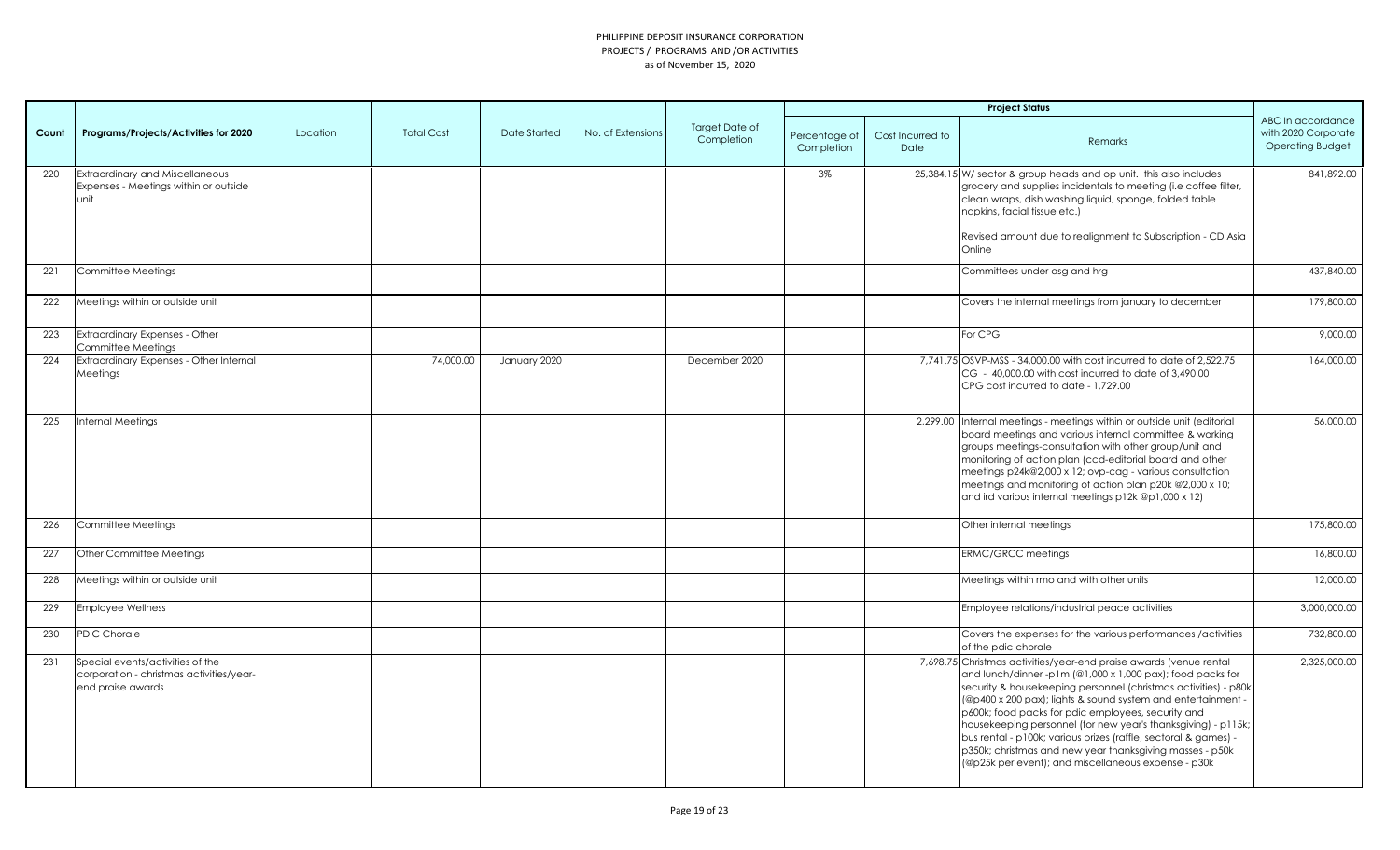|       |                                                                                                                                                    |             |                   |              |                   |                              |                             |                          | <b>Project Status</b>                                                                                                                                                                                                                                                                                                                                                                                      |                                                                     |
|-------|----------------------------------------------------------------------------------------------------------------------------------------------------|-------------|-------------------|--------------|-------------------|------------------------------|-----------------------------|--------------------------|------------------------------------------------------------------------------------------------------------------------------------------------------------------------------------------------------------------------------------------------------------------------------------------------------------------------------------------------------------------------------------------------------------|---------------------------------------------------------------------|
| Count | Programs/Projects/Activities for 2020                                                                                                              | Location    | <b>Total Cost</b> | Date Started | No. of Extensions | Target Date of<br>Completion | Percentage of<br>Completion | Cost Incurred to<br>Date | Remarks                                                                                                                                                                                                                                                                                                                                                                                                    | ABC In accordance<br>with 2020 Corporate<br><b>Operating Budget</b> |
| 232   | Special events/activities of the<br>corporation - anniversary and/or mid-<br>year praise awards                                                    |             |                   |              |                   |                              |                             |                          | 51,930.00 Anniversary and/or mid-year praise awards (venue rental and<br>lunch/dinner p1m (@1,000 x 1,000 pax); lights & sound system<br>and entertainment - p600k; food packs for security and<br>housekeeping personnel - p80k (@400 x 200 pax); bus rental -<br>p100k; various prizes (raffle, sectoral & games) - p350k;<br>anniversary thanksgiving mass - p25k; and miscellaneous<br>expenses - p30k | 2,185,000.00                                                        |
| 233   | Conduct of training programs with<br>private or another government<br>agency                                                                       |             |                   |              |                   |                              |                             |                          | Conduct of philja-P1,600,000 (2 seminars which cost P500,000<br>per event and philja bags with estimated amount of P300,000<br>per event), ec seminar-P100,000 (1 event)                                                                                                                                                                                                                                   | 1,700,000.00                                                        |
| 234   | Hosting of the apec-frti program                                                                                                                   |             |                   |              |                   |                              |                             |                          | Covers the city tour with dinner, cost of meals (lunch, am &<br>pm snacks & tokens)                                                                                                                                                                                                                                                                                                                        | 400,000.00                                                          |
| 235   | Special events/activities of the<br>corporation - primary/joint hosting of<br>official visits                                                      |             |                   |              |                   |                              |                             |                          | 1,000,000.00 Primary/joint hosting of official visits (institutional visits of<br>counterpart deposit insurance agencies (dias))                                                                                                                                                                                                                                                                           | 1,000,000.00                                                        |
| 236   | Extraordinary Expenses - Strat Planning<br>Exercises c/o PD                                                                                        | <b>PDIC</b> |                   |              |                   |                              |                             |                          | 2,360.00 Action Planning                                                                                                                                                                                                                                                                                                                                                                                   | 500,000.00                                                          |
| 237   | Corporate Philosophy and other<br>advocacy /learning incentives                                                                                    |             |                   |              |                   |                              |                             |                          | Budget for prizes, t-shirts, tokens and other meeting expenses<br>to support various pdic learning & advocacy events/activities                                                                                                                                                                                                                                                                            | 275,000.00                                                          |
| 238   | Annual Physical Examination                                                                                                                        |             |                   |              |                   |                              |                             |                          | For health and wellness program of pdic employees                                                                                                                                                                                                                                                                                                                                                          | 30,000.00                                                           |
| 239   | Health information related activities                                                                                                              |             |                   |              |                   |                              |                             |                          | Covers conduct of health lectures and health fair activities                                                                                                                                                                                                                                                                                                                                               | 102,000.00                                                          |
| 240   | Bereavement as expression of<br>sympathy                                                                                                           |             |                   |              |                   |                              |                             |                          | Covers the deceased members and immediate family<br>members of pdic employees                                                                                                                                                                                                                                                                                                                              | 300,000.00                                                          |
| 241   | Bereavement as expression of<br>sympathy                                                                                                           |             |                   |              |                   |                              |                             |                          | 6,000.00 To organizations or individuals from outside of pdic<br>(procurement of funeral flower arrangements or mass card -<br>extending sympathy to bereaved stakeholders within the<br>year)                                                                                                                                                                                                             | 72,000.00                                                           |
| 242   | Engagement of External Appraisal                                                                                                                   |             |                   |              |                   |                              |                             |                          | 1) For properties with by / cav above 5mn.<br>2) for<br>properties with expired appraisal that cannot be<br>accommodated by prad.                                                                                                                                                                                                                                                                          | 8,540,800.00                                                        |
| 243   | <b>CAPEX - Building and Other Structures -</b><br><b>General Contractor -</b><br>Renovation/Construction of PDIC<br><b>Building in Chino Roces</b> |             |                   |              |                   |                              |                             |                          | General contractor - renovation/construction of pdic building<br>in chino roces                                                                                                                                                                                                                                                                                                                            | 47,100,000.00                                                       |
| 244   | CAPEX - Building and Other Structures -<br>Construction of Steel Deck Multi-Level<br>Parking Structure at PDIC Chino Roces                         |             |                   |              |                   |                              |                             |                          | Construction of steel deck multi-level parking structure at pdic<br>chino roces                                                                                                                                                                                                                                                                                                                            | 40,000,000.00                                                       |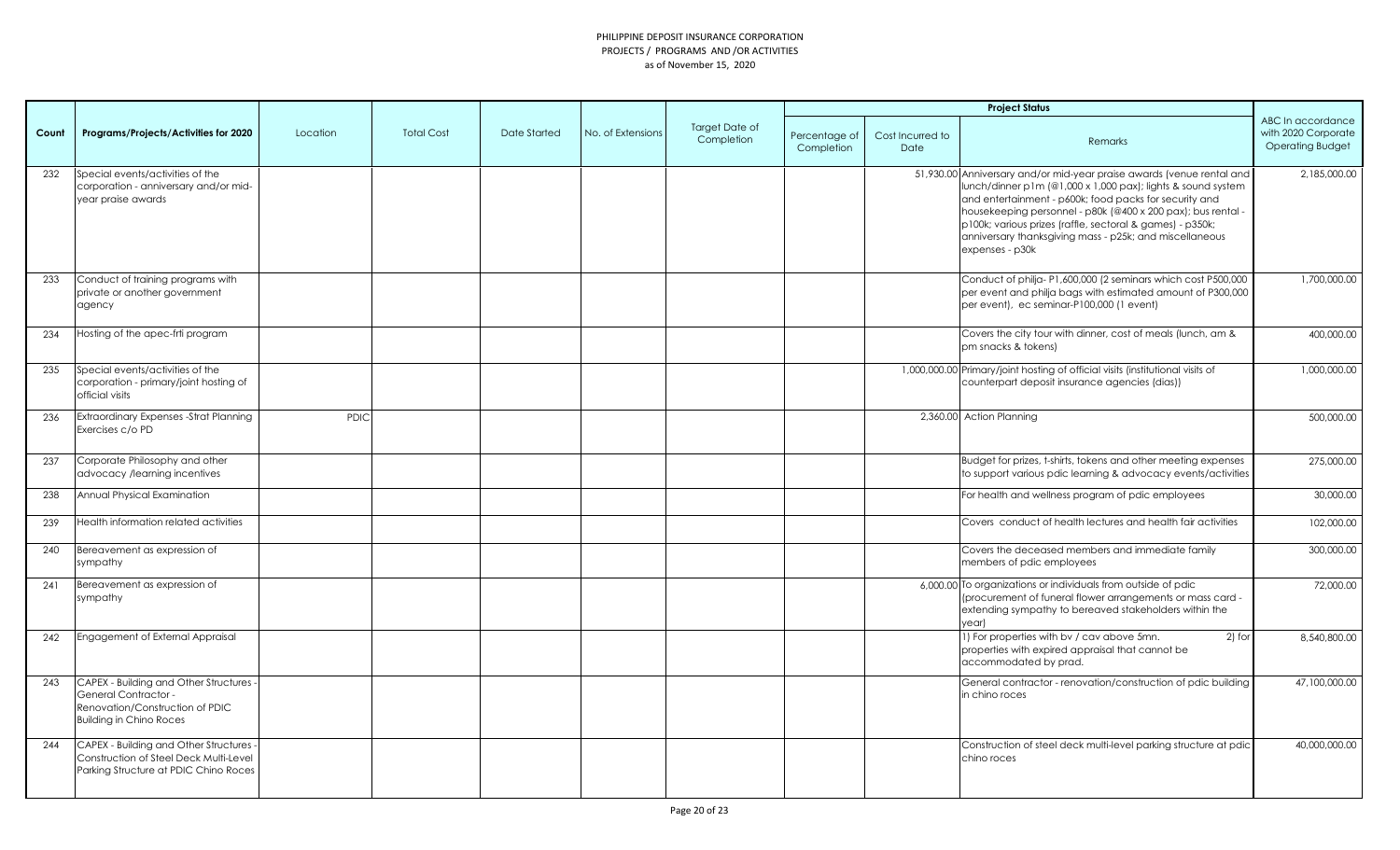|       |                                                                                                                            |          |                   |              |                   |                              |                             |                          | <b>Project Status</b>                                                                                  |                                                                     |
|-------|----------------------------------------------------------------------------------------------------------------------------|----------|-------------------|--------------|-------------------|------------------------------|-----------------------------|--------------------------|--------------------------------------------------------------------------------------------------------|---------------------------------------------------------------------|
| Count | Programs/Projects/Activities for 2020                                                                                      | Location | <b>Total Cost</b> | Date Started | No. of Extensions | Target Date of<br>Completion | Percentage of<br>Completion | Cost Incurred to<br>Date | Remarks                                                                                                | ABC In accordance<br>with 2020 Corporate<br><b>Operating Budget</b> |
| 245   | CAPEX - Building and Other Structures -<br>A & E Design Consultancy Services<br>(Revised Plans)                            |          |                   |              |                   |                              |                             |                          | A&E design consultancy services (revised plans)                                                        | 1,119,000.00                                                        |
| 246   | CAPEX - Building and Other Structures -<br>A & E Design Consultancy Services<br>(Original Plans)                           |          |                   |              |                   |                              |                             |                          | A&E design consultancy servcies (original plans)                                                       | 1,653,000.00                                                        |
| 247   | CAPEX - Building and Other StructuresS<br>- Construction Project Management<br>(CPM) Consultancy Services                  |          |                   |              |                   |                              |                             |                          | Construction project management (cpm) consultancy<br>services for the pdic building renovation project | 1,032,000.00                                                        |
| 248   | CAPEX - Building and Other Structures-<br><b>General Contractor -</b><br>Renovation/Construction of Proposed<br><b>BCS</b> |          |                   |              |                   |                              |                             |                          | General contractor - renovation/construction of proposed<br>bcs                                        | 55,000,000.00                                                       |
| 249   | Motor Vehicles                                                                                                             |          |                   |              |                   |                              |                             |                          | Motor vehicle - 20,720,000.00                                                                          | 20,720,000.00                                                       |
| 250   | Equipment for secondary backup site                                                                                        |          |                   |              |                   |                              |                             |                          | Equipment required for the set-up and implementation of the<br>secondary backup site                   | 7,000,000.00                                                        |
| 251   | Web Application Firewall                                                                                                   |          |                   |              |                   |                              |                             |                          | Security software for web applications                                                                 | 2,200,000.00                                                        |
| 252   | Notebook computers                                                                                                         |          |                   |              |                   |                              |                             |                          | Replacement and additional units                                                                       | 2,592,000.00                                                        |
| 253   | Desktop computers                                                                                                          |          |                   |              |                   |                              |                             |                          | Additional and replacement units                                                                       | 1,236,400.00                                                        |
| 254   | Network laser printers                                                                                                     |          |                   |              |                   |                              |                             |                          | Network laser printers                                                                                 | 3,627,000.00                                                        |
| 255   | Line printers                                                                                                              |          |                   |              |                   |                              |                             |                          | Replacement                                                                                            | 705,000.00                                                          |
| 256   | Large format printer                                                                                                       |          |                   |              |                   |                              |                             |                          | Replacement units                                                                                      | 168,000.00                                                          |
| 257   | Colored laser printer                                                                                                      |          |                   |              |                   |                              |                             |                          | Replacement units                                                                                      | 165,000.00                                                          |
| 258   | Mobile printer                                                                                                             |          |                   |              |                   |                              |                             |                          | Replacement units                                                                                      | 90,400.00                                                           |
| 259   | High speed flatbed scanner                                                                                                 |          |                   |              |                   |                              |                             |                          | Replacement units                                                                                      | 1,200,000.00                                                        |
| 260   | Flatbed scanner                                                                                                            |          |                   |              |                   |                              |                             |                          | Replacement units                                                                                      | 711,000.00                                                          |
| 261   | Integrated human resource<br>information system                                                                            |          |                   |              |                   |                              |                             |                          | CAPEX-Intangilbles                                                                                     | 25,000,000.00                                                       |
| 262   | Integrated legal management system                                                                                         |          |                   |              |                   |                              |                             |                          | CAPEX-Intangilbles                                                                                     | 12,000,000.00                                                       |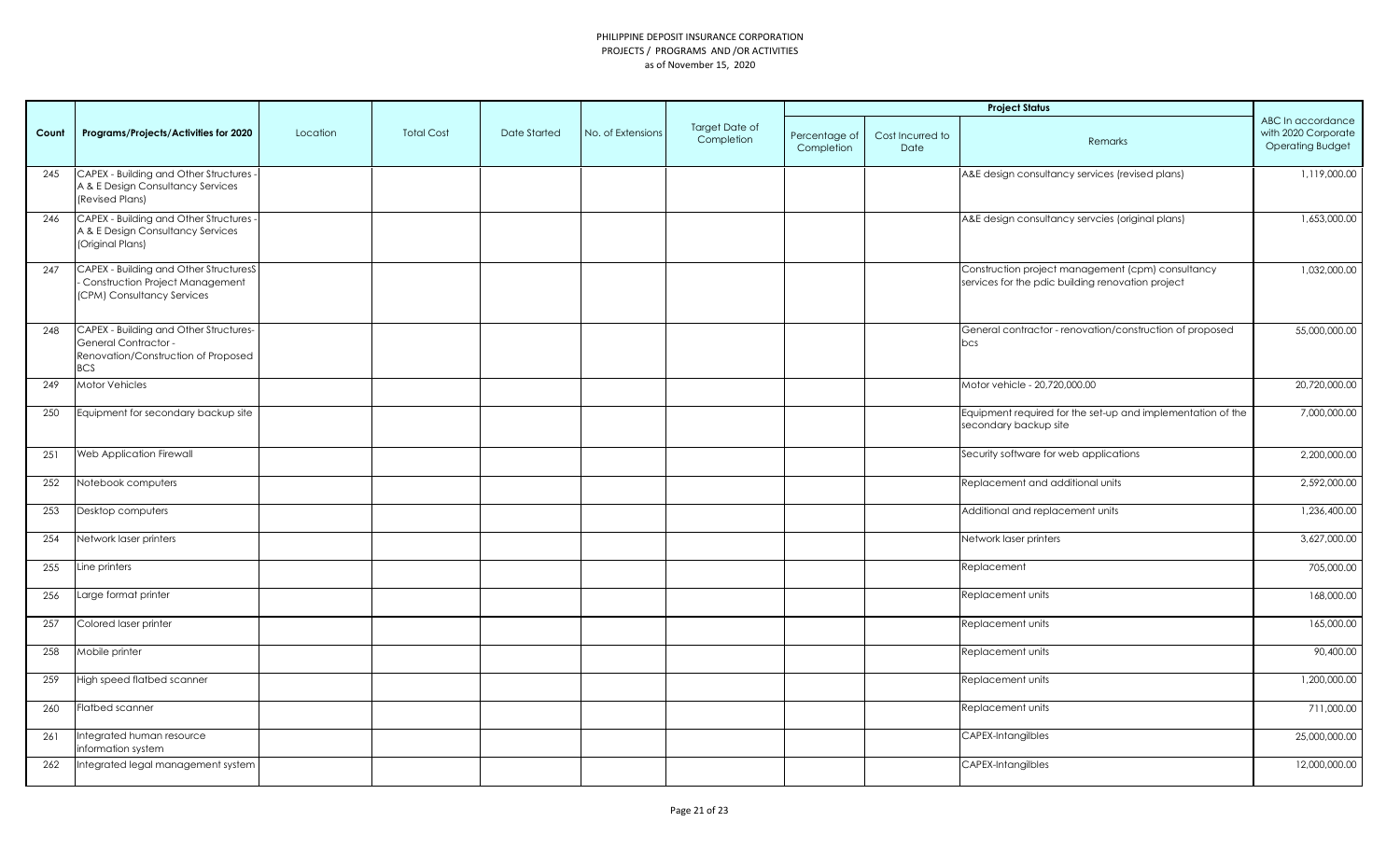|       |                                                                                       |                   |                   |                 |                   |                              |                             |                                                                         | <b>Project Status</b>                                                                                                                                                                            |                                                                     |
|-------|---------------------------------------------------------------------------------------|-------------------|-------------------|-----------------|-------------------|------------------------------|-----------------------------|-------------------------------------------------------------------------|--------------------------------------------------------------------------------------------------------------------------------------------------------------------------------------------------|---------------------------------------------------------------------|
| Count | Programs/Projects/Activities for 2020                                                 | Location          | <b>Total Cost</b> | Date Started    | No. of Extensions | Target Date of<br>Completion | Percentage of<br>Completion | Cost Incurred to<br>Date                                                | Remarks                                                                                                                                                                                          | ABC In accordance<br>with 2020 Corporate<br><b>Operating Budget</b> |
| 263   | Decision support system-graphical<br>information system                               |                   |                   |                 |                   |                              |                             |                                                                         | <b>CAPEX-Intangilbles</b>                                                                                                                                                                        | 10,400,000.00                                                       |
| 264   | Corporate Budget System                                                               |                   |                   |                 |                   |                              |                             |                                                                         | <b>CAPEX-Intangilbles</b>                                                                                                                                                                        | 8,000,000.00                                                        |
| 265   | Common Funds System                                                                   |                   |                   |                 |                   |                              |                             |                                                                         | CAPEX-Intangilbles                                                                                                                                                                               | 5,500,000.00                                                        |
| 266   | Loans Monitoring System                                                               |                   |                   |                 |                   |                              |                             |                                                                         | CAPEX-Intangilbles                                                                                                                                                                               | 5,200,000.00                                                        |
| 267   | Multifactor Authentication Software                                                   |                   |                   |                 |                   |                              |                             |                                                                         | Software for additional security for officers                                                                                                                                                    | 8,000,000.00                                                        |
| 268   | MS-SQL ent.ed. latest version + 15 cals                                               |                   |                   |                 |                   |                              |                             |                                                                         | <b>CAPEX-Intangilbles</b>                                                                                                                                                                        | 3,000,000.00                                                        |
| 269   | Software development toolkits                                                         |                   |                   |                 |                   |                              |                             |                                                                         | <b>CAPEX-Intangilbles</b>                                                                                                                                                                        | 1,000,000.00                                                        |
| 270   | Reporting tool kits                                                                   |                   |                   |                 |                   |                              |                             |                                                                         | CAPEX-Intangilbles                                                                                                                                                                               | 1,000,000.00                                                        |
| 271   | project management toolkit                                                            |                   |                   |                 |                   |                              |                             |                                                                         | CAPEX-Intangilbles                                                                                                                                                                               | 1,000,000.00                                                        |
| 272   | MS Visual Studio For 15 developers                                                    |                   |                   |                 |                   |                              |                             |                                                                         | CAPEX-Intangilbles                                                                                                                                                                               | 1,000,000.00                                                        |
| 273   | Automated Queueing System                                                             |                   |                   |                 |                   |                              |                             |                                                                         | Replacement of queueing system being used at the pac                                                                                                                                             | 500,000.00                                                          |
| 274   | Sams Plotter                                                                          |                   |                   |                 |                   |                              |                             |                                                                         | Plotting software for prad                                                                                                                                                                       | 368,000.00                                                          |
| 275   | SSL subscription                                                                      |                   |                   |                 |                   |                              |                             |                                                                         | Internet access security                                                                                                                                                                         | 35,000.00                                                           |
| 276   | Various - Office Equipment                                                            |                   |                   |                 |                   |                              |                             |                                                                         | Various - office equipment                                                                                                                                                                       | 511,256.00                                                          |
| 277   | Capex - Other Machinery and Other<br>Equipment - Emergency Response<br>Team Equipment | PDIC Ayala Office | 271,777.76        | January 1, 2020 |                   | December 31, 2020            | 100%                        |                                                                         | 271,777.76 • I.Marcelo Builders Inc. for the supply and delivery of 6 SETS<br>Buster Box with Buster light in the amount P 87,360.00 - for<br>processing of payment                              | 500,000.00                                                          |
|       |                                                                                       | PDIC Ayala Office | 108,000.00        |                 |                   |                              |                             |                                                                         | • Procurement (6) units UVC buster box to be pre positioned at<br>the various locations (PPD, GSD, HRAD, LAS, AMDG and PAC<br>receiving areas) in the amount of P 108,000.00                     |                                                                     |
| 278   | Various - Other Machineries &<br>Equipment                                            |                   |                   |                 |                   |                              |                             | and HDR<br>videocam<br>awarded to Solid<br>Video Corp<br>(PhP92,999.00) | e-KIOSK awarded Various - other machineries & equipment (CCD - DSLR<br>to NYXSYS camera (Php100K); and Professional Video camera w/extra<br>(PhP206,560.38) battery pack and SD cards (PhP200K)) | 1,004,650.00                                                        |